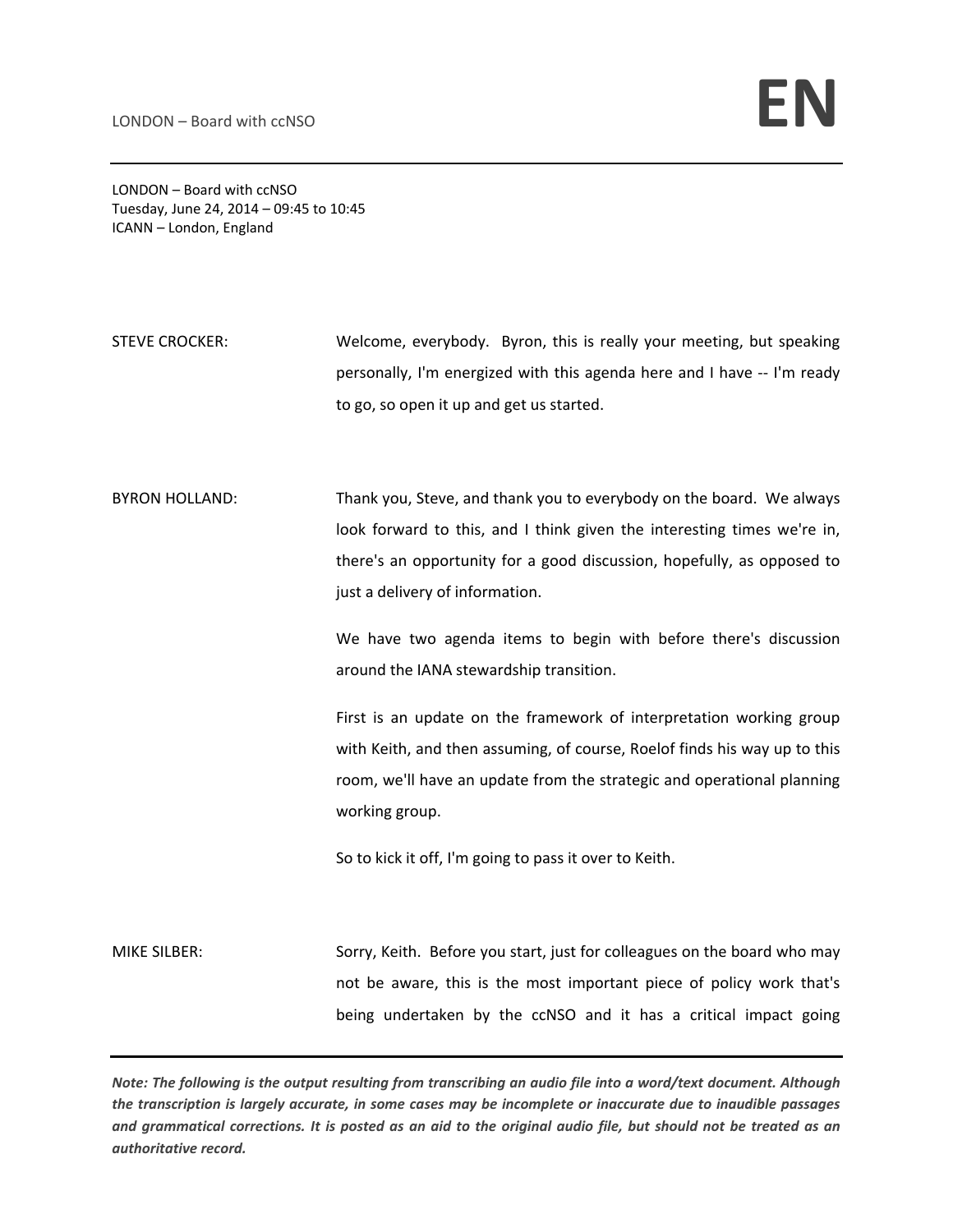forward in terms of the IANA transition because the IANA ultimately is the repository of the data that is the subject of this policy development.

So this is it in terms of ccNSO. If you think new gTLDs for the GNSO, this is the equivalent for the ccNSO.

KEITH DAVIDSON: Good morning. My name is Keith Davidson, I'm the chair of the FOI working group, and I had promised at our last meeting in Singapore that I would be coming to London with the final framework of interpretation under my arm, hopefully with the GAC's blessing, to present to the ICANN board.

> Unfortunately, that hasn't been the case. We had a couple of small hiccups in our final drafting of our executive summary, and we haven't quite yet finished our deliberations on that.

> However, I'm confident that on Thursday, when the working group meets here, I will lock the doors and for three hours we'll battle out until we find agreed text.

> The framework of interpretation is designed to provide some color and depth to the existing policies and guidelines for the delegations and redelegations of ccTLDs, and as such, contains a portion that's also quite important from an implementation perspective for IANA staff to utilize that color and depth in their measurement of delegation and redelegation issues.

> So having the wording very precisely crafted and so there's no double meaning or ambiguity in it is quite important along the way, and I dare

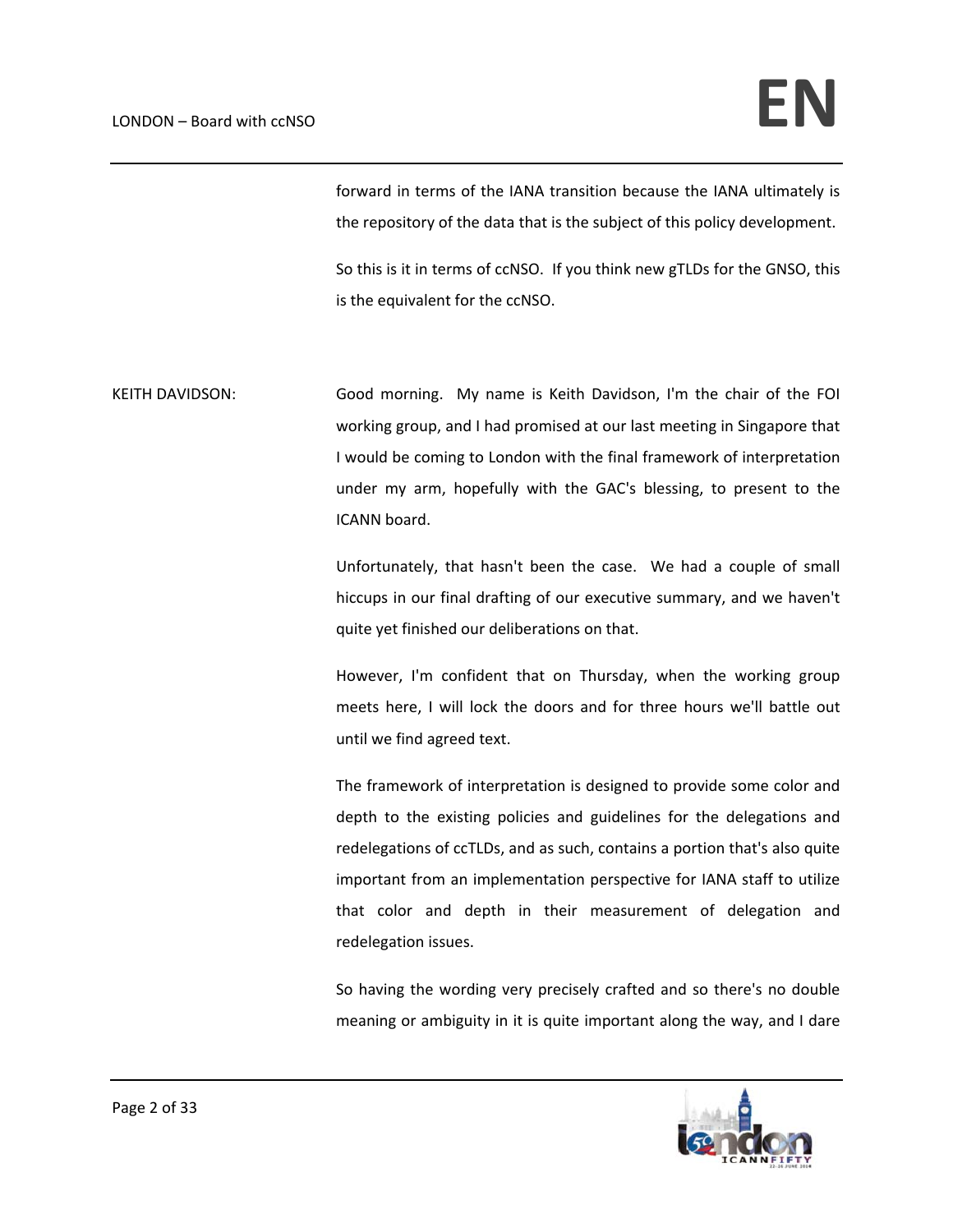say that for the GAC itself to have a translatable document is probably quite important, too.

So it's in the finessing of the final words that we're ‐‐ we've had some holdups, but I think I can slightly more confidently state that we will come to the Los Angeles meeting with the framework finalized and hopefully we will, in the interim, be able to have the GAC give their blessing to the document.

So that's my report. Thank you.

BYRON HOLLAND: Thanks, Keith.

Are there any questions or comments for Keith?

Steve?

STEVE CROCKER: I want to echo Mike's comments that this is the centerpiece of -- sort of the most important piece of work, from our perspective, from the ccNSO and am absolutely delighted to see that it's moving along.

> It is, in fact, I think -- I'll just speak in a personal capacity. It is, I think, absolutely central to the discussion that you have as a separate topic about the IANA stewardship transition process, and let me jump right into that and stir that pot a little bit and maybe we'll be in strong agreement and maybe not.

> The IANA process is something I've been watching very closely for a very long period of time. The board is structurally in the position of having

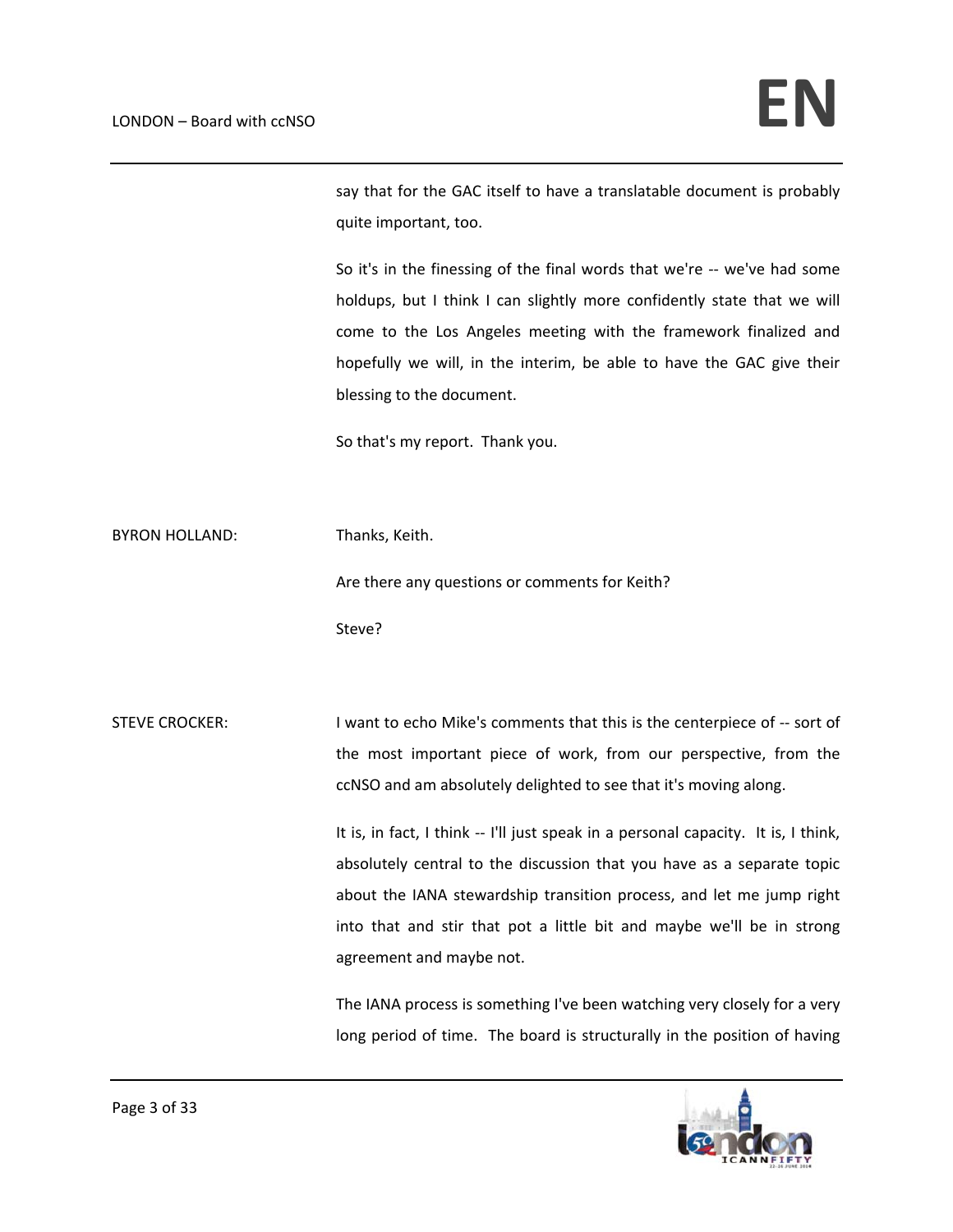to approve each and every redelegation, CC redelegation ‐‐ delegations, too, but they're less interesting, in a way ‐‐ and the board does not want to be and should not be and assiduously actually avoids being in the position of trying to make subject matter decisions about these things.

We try to adhere to the existing policies and make sure procedures are followed.

There is a similar difficulty within the IANA group because historically they have processed all of the redelegation requests. They've put together a very comprehensive report which is published, although there's a delay in the publication because part of the process is kept confidential until it's completed.

There is -- there has not been a natural home for the judgment-oriented parts of the decision process separate from the IANA group, separate from the board, and this is a -- has been an enduring weakness and one which we recognize and need to bolster and find a way for that to be handled.

The framework of interpretation, my expectation is that it will not answer all of the questions but it will provide a big step forward at building that.

And that will be, I think, essential in trying to figure out what the answer to this IANA stewardship transition process is going to be.

And I'm far more interested in the substance of how these decisions get made than in the structures and the -- about all of that.

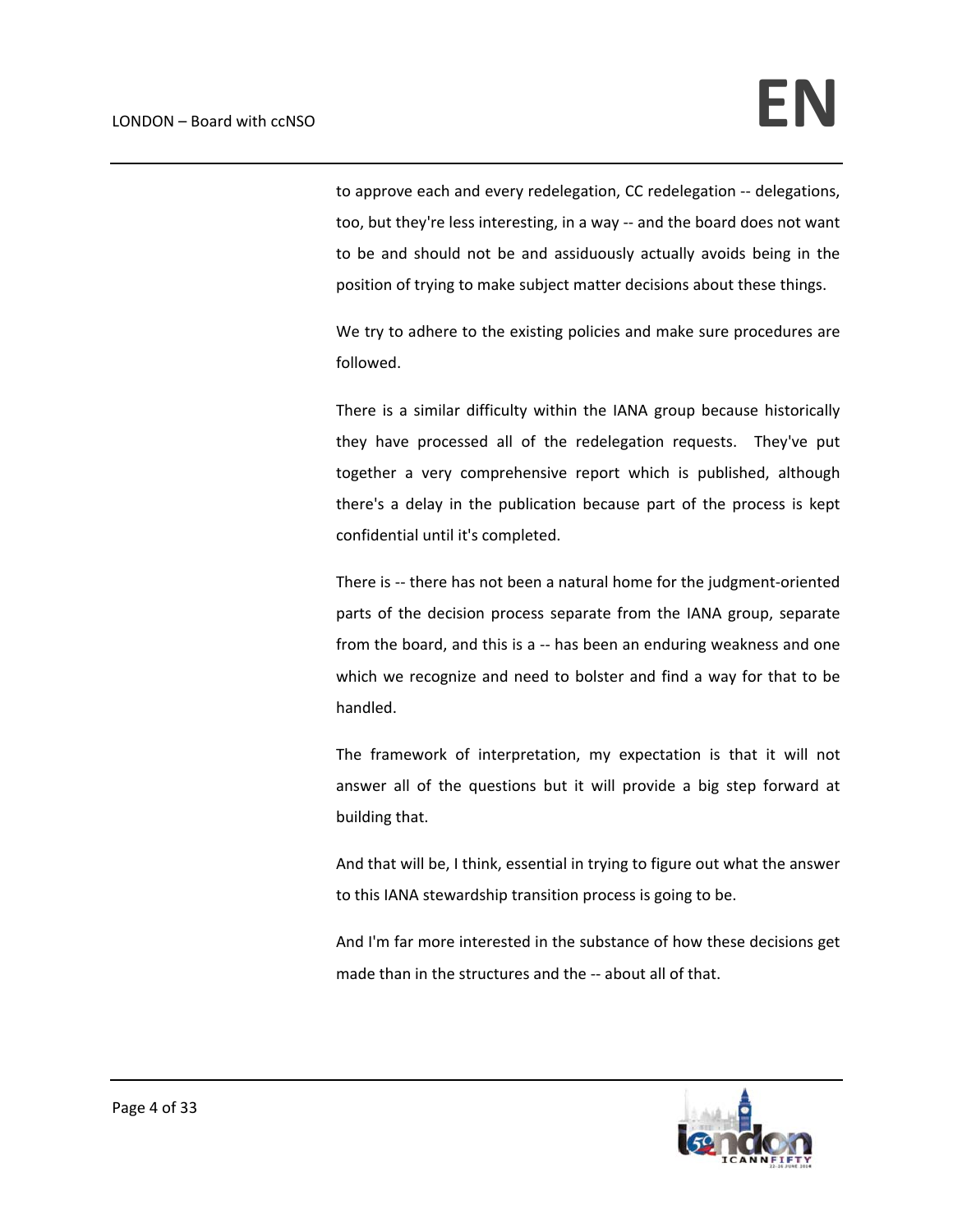So this, in my mind, is pivotal and will help inform the rest of the discussion.

BYRON HOLLAND: Thanks, Steve, and I think you've brought up an absolutely critical point, and if sometimes the CC community perhaps seems very sensitive to this stewardship discussion and the accountability discussion, you've gone right to the root of one of the central causes for that.

> I know Ray had a question, and then I want to go back to Keith and then Chris.

Ray?

RAY PLZAK: Thanks. The -- two points. Let me do the second one first, and let me echo Steve's concern in terms of finding the home.

> I have a very strong opinion where that home should be and I know it's not the board, and I'm not going to go into any depth about it right here. Just to say -- just to let you know that I probably am in empathy with most of you as far as where it probably should be.

> In regard to your presentation, Keith, you mentioned hiccups. Would you care to ‐‐ or have the time to expand a little bit about the nature of those hiccups?

KEITH DAVIDSON: I think not. It's crafting of the English language, so I don't think I'd want to distract the room with getting into definitional language.

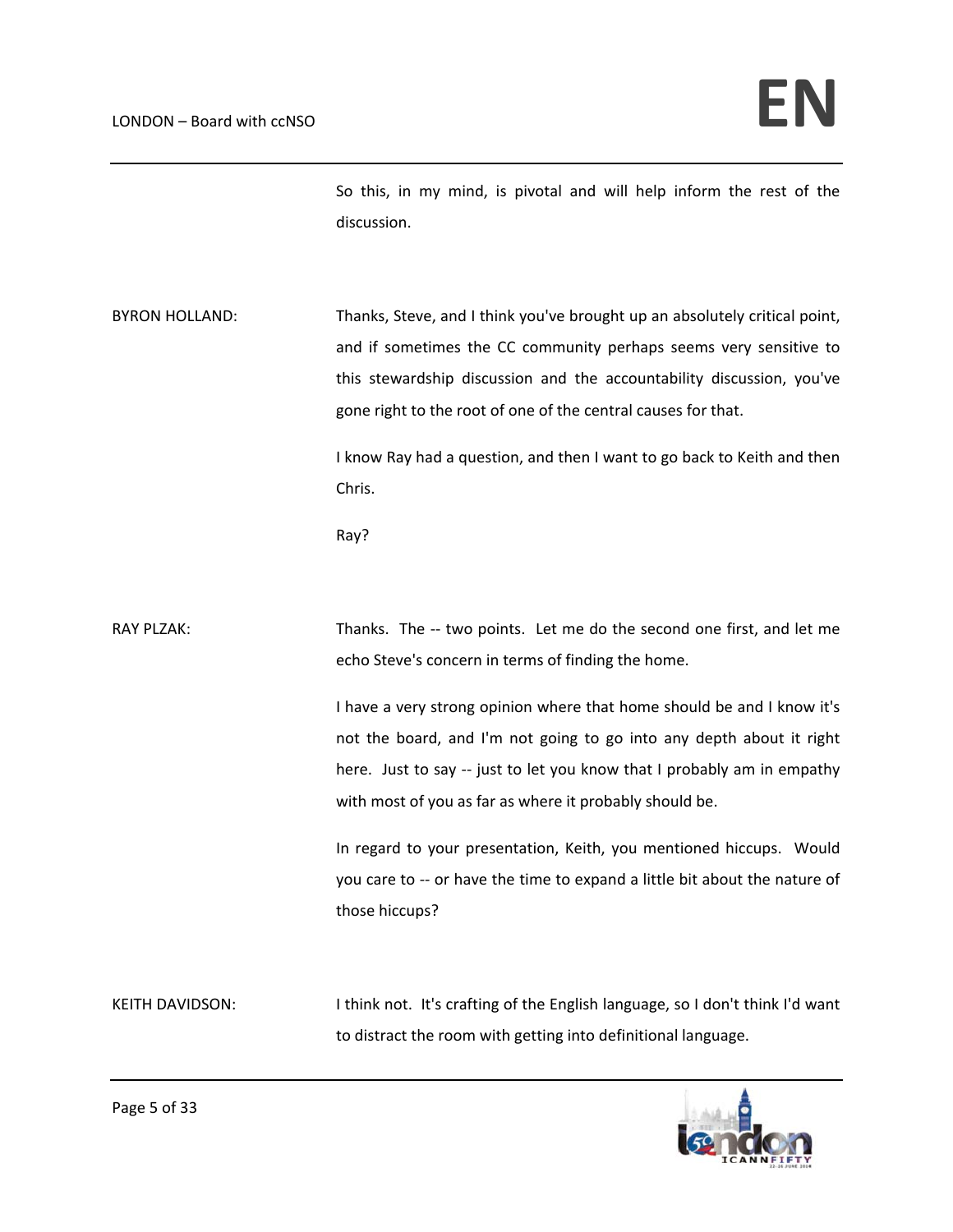But if I could respond to Steve's comments, and perhaps a little bit more clarification which might help you as well, yes, we are hoping that the framework will provide what it can, in terms of interpreting existing policies and guidelines, and so that the ICANN board can produce more predictable decisions based on that framework, but we have already recognized there are several things that are not covered within this framework where policy development processes are required.

For instance, retirement of ccTLDs where there is no reference in RFC‐ 1591 or the GAC principles as to how a ccTLD should be retired.

So there is some longer-term work to cover all of the bases of all things, but we think the framework covers off most deliberatively those aspects of RFC‐1591 that perhaps were cloudy at the time.

And so again, just what we want is a clean statement that is unambiguous and readily transferable and translatable into various languages, and we saw some points of ambiguity in the text that we had drafted on the table.

So it's just finessing and we're very close and nobody will be allowed to leave London from the working group until we have signed in blood.

Thank you.

BYRON HOLLAND: Thanks, Keith. You're spending the summer here, then, right? Chris?

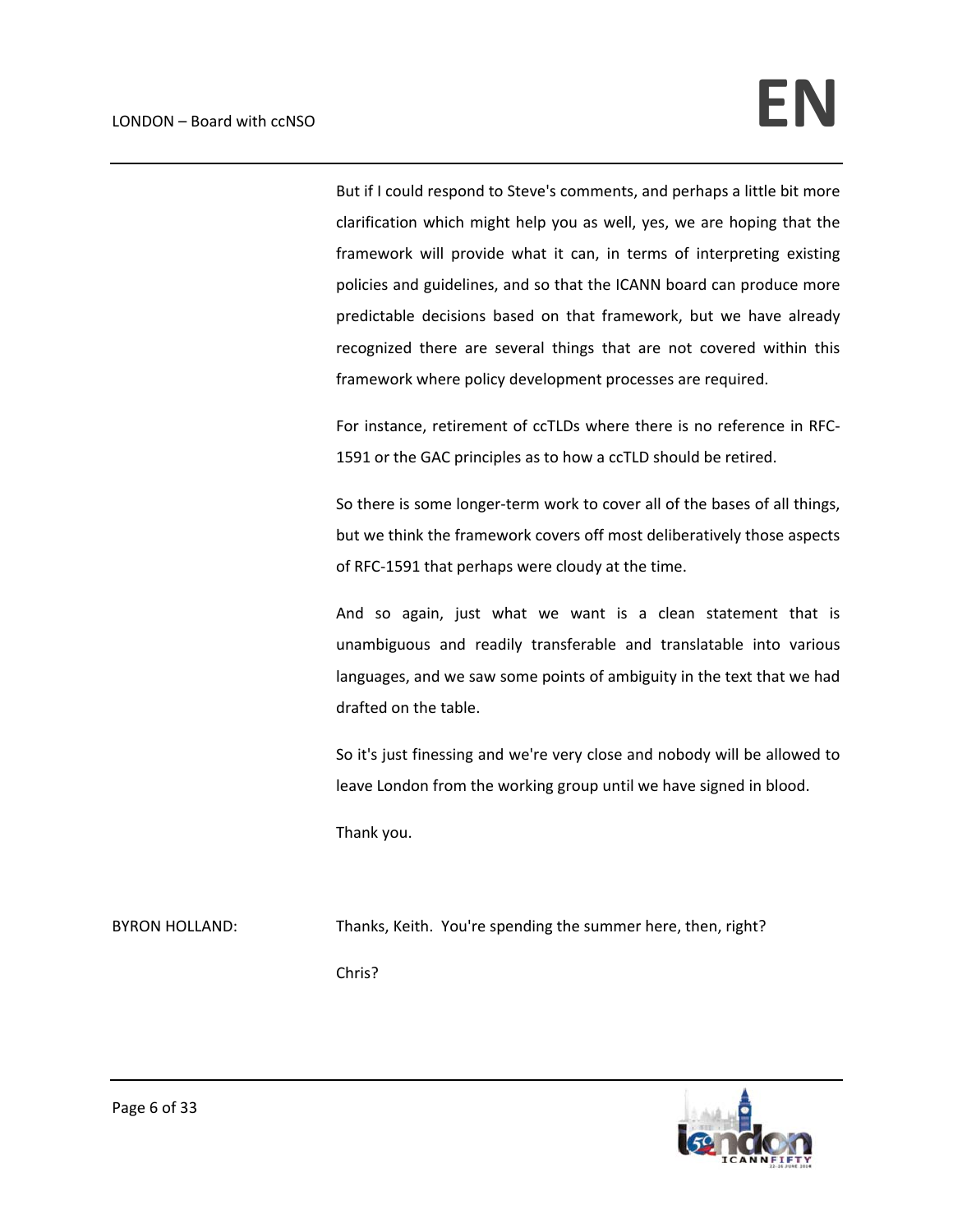| <b>CHRIS DISSPAIN:</b> | Good morning, everyone.                                                                                                                                                                                                                         |
|------------------------|-------------------------------------------------------------------------------------------------------------------------------------------------------------------------------------------------------------------------------------------------|
| <b>MIKE SILBER:</b>    | It's Tuesday to Thursday is summer.                                                                                                                                                                                                             |
|                        | [ Laughter ]                                                                                                                                                                                                                                    |
| <b>CHRIS DISSPAIN:</b> | I just wanted to pick up on what Steve said, and actually, Steve, maybe<br>pass a message to you.                                                                                                                                               |
|                        | This is very, very important, and it obviously needs -- in order to be<br>genuinely useful, it needs to have -- the FOI working group work needs<br>to have buy-in from the GAC, from the government -- from the<br>governments.                |
|                        | I think it would be very useful for -- if you -- for you as the chair of the<br>board to tell the GAC, perhaps when we meet with them this afternoon,<br>how important you think -- we think this work is, or the board thinks<br>this work is. |
|                        | Hearing it from the ccTLD community ad nauseam doesn't necessarily<br>hold quite the same weight as it does if the board tells them.                                                                                                            |
|                        | So I think we'd appreciate it, speaking as a ccTLD manager, if you could<br>impress upon the GAC to need to finalize this work.                                                                                                                 |
|                        | They're struggling slightly because they don't have a methodology for<br>how they would endorse or otherwise, but we'll work with them on<br>that, but I think the delivery of the import would be most helpful.                                |

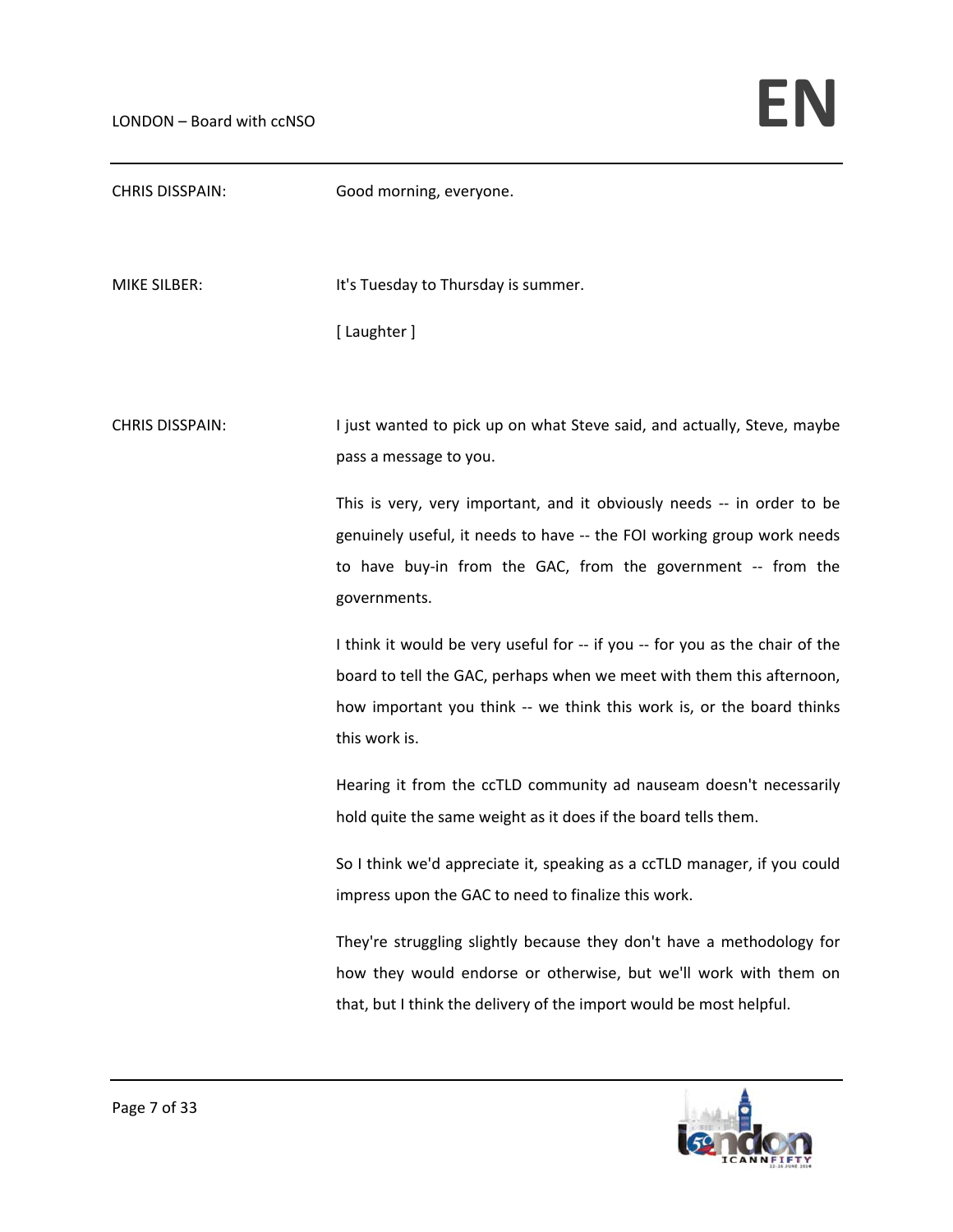STEVE CROCKER: Let me just ask for clarity.

Where is the GAC in the process of engaging on the FOI?

CHRIS DISSPAIN: They have been involved from the very beginning, but Keith, you go ahead and ‐‐

KEITH DAVIDSON: Yes. There are two or three members of the GAC who have been on the working group since its inception. We do have a slight problem inasmuch as Frank March, from New Zealand government, has been taking the lead for the GAC on it and he has essentially retired and this is his last ICANN meeting, so in a way it's a shame that we couldn't quite push through to get it resolved here in London, and the GAC will be seeking to replace him with somebody, I guess, but that could be a very difficult "ask" on someone to catch up on six years of work in the next three months.

> So I'm seconding Chris' comments. It would be very, very useful if you could stress the import that you feel, Steve, to the GAC. That would be much appreciated.

STEVE CROCKER: Thank you.

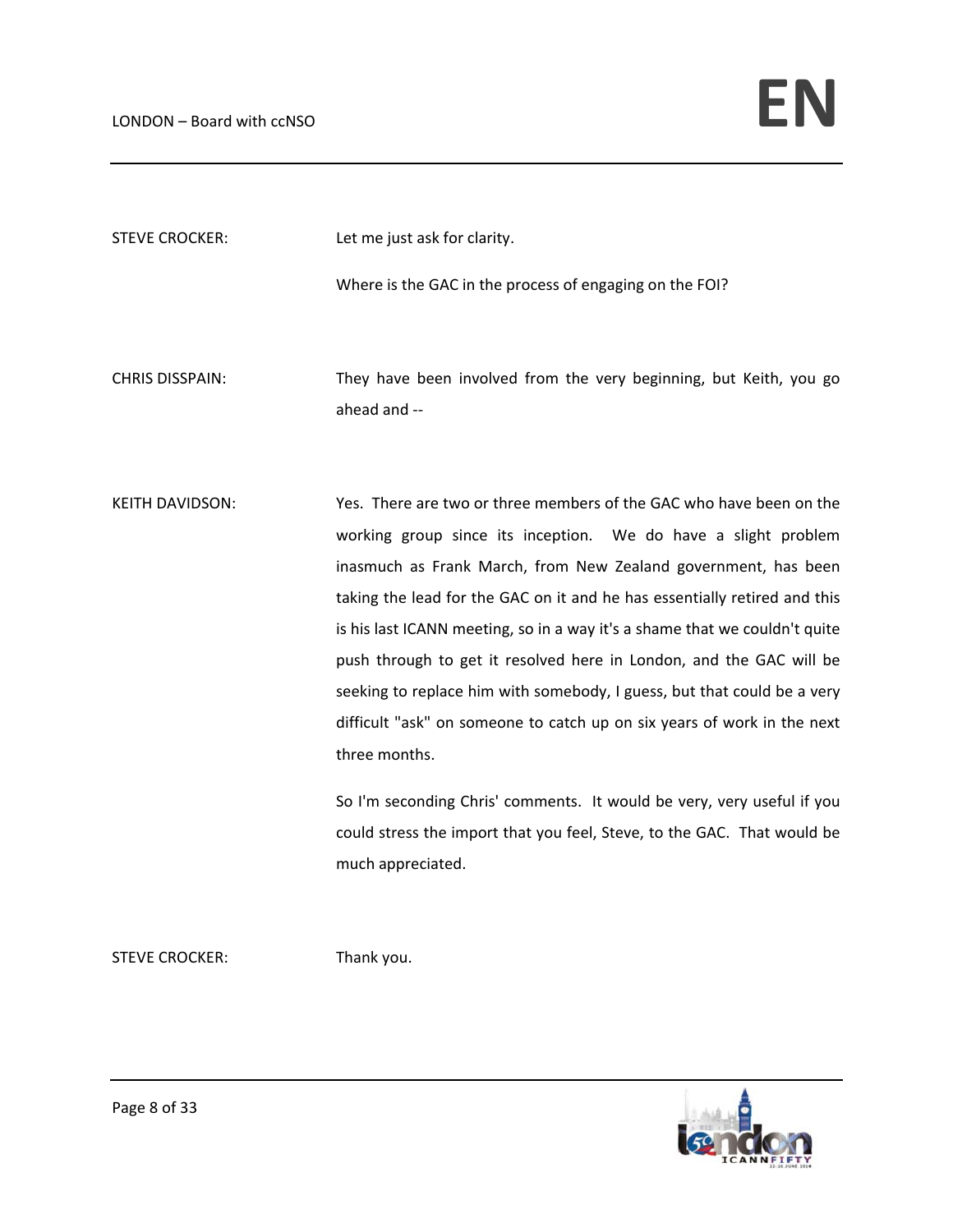BYRON HOLLAND: Mike, you had a question?

MIKE SILBER: Thanks. I made the suggestion, but let me repeat it.

I really think it would be useful for more in the community to understand what's contained in the report, and I have a feeling that other than those who are intimately involved or affected, others may know of its existence but don't know of its content and the impact.

So can I ask that the ccNSO staff and the FOI working group coordinate with board support to provide us either with an update session at the next board workshop or a telephonic update, but I think the board needs to actually understand some of the detail and I think that the ‐‐ the work is at a stage where you can present.

Because there are some implementation steps and there is an impact in terms of how things are happening at the moment, and particularly around IANA transition, and I really don't want us to go through IANA transition and then to say, "Ah, but now we need to incorporate some of the ideas and concepts that are captured in the FOI working group," but in the meantime we've gone through an entire system redesign for IANA without taking this into account.

BYRON HOLLAND: Thank you. Are there any final questions or comments on the work of the FOI specifically?

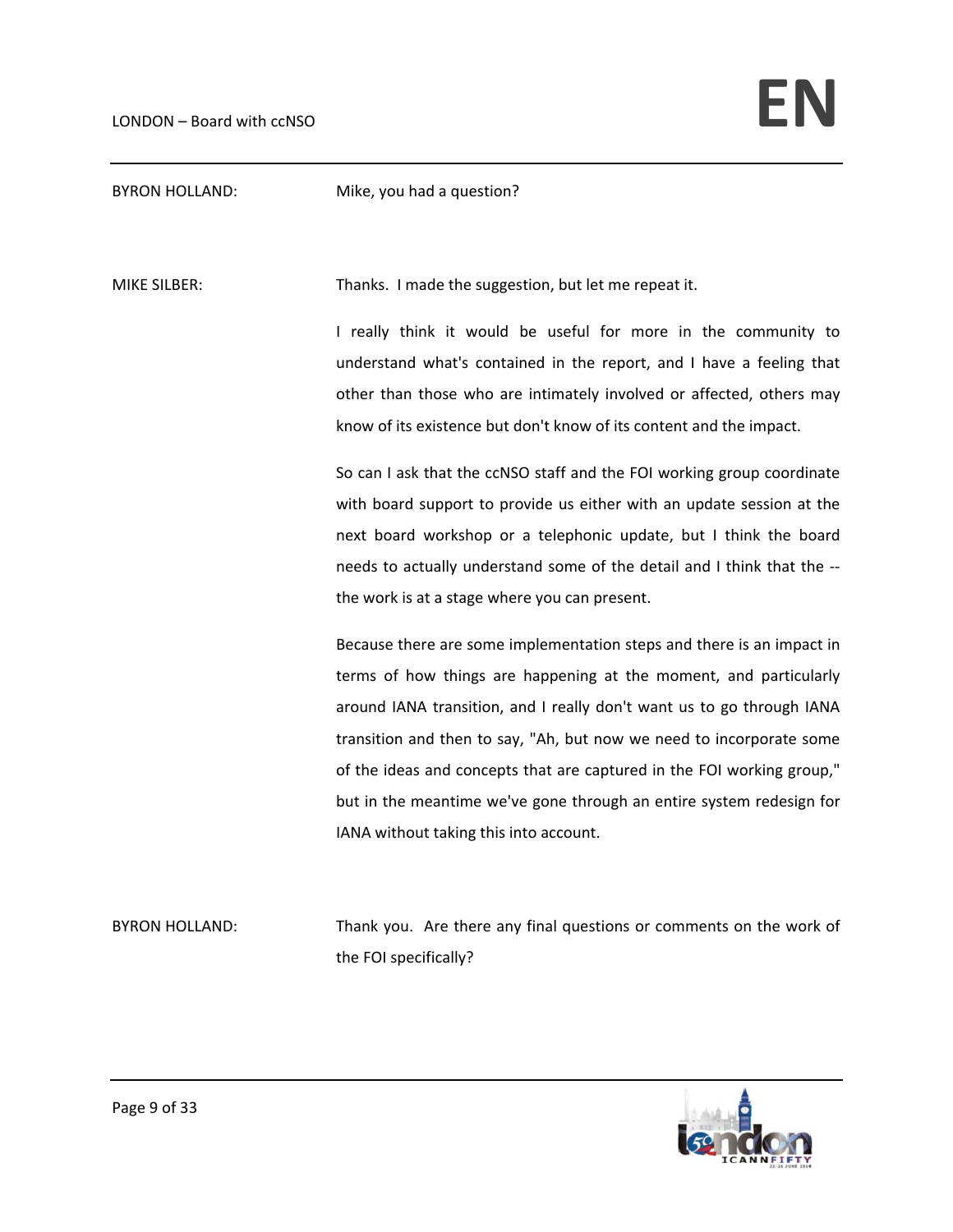So I know there's a lot of interest in getting to the final bullet points on the agenda, but first, I'm going to pass it over to Roelof, who as you all know is chair of the strategic and operational planning working group.

ROELOF MEIJER: Colay. Thank you, Byron.

Yeah, our working group filed comments on both the strategic plan and the operational plan and budget of FY15.

Possibly uncharacteristically, I'll start off on a positive note.

We consider both plans to be a huge improvement in relation to the previous plans that we've been commenting upon over the years.

The strategic plan has a clear structure, is easy to read, and has a good presentation; and the operational plan -- and Fadi has been promising us this and delivers on that. There's a very strong relationship between the goals, the objectives, projects, and budgets allocated to those projects.

So it's pretty clear where money is being spent on.

Having said that, our high‐level comments on the strategic plan are that, first of all, there are two things that we think should be in the strategic plan and that are not, and one is the impact of the IANA stewardship transition and the other one is the trends in the global sales of domain names. And when I say "trends," I mean declining growth rates.

Also, we think that if you look at the vision in the strategic plan, that this is still a work in progress, because it very much describes the actual

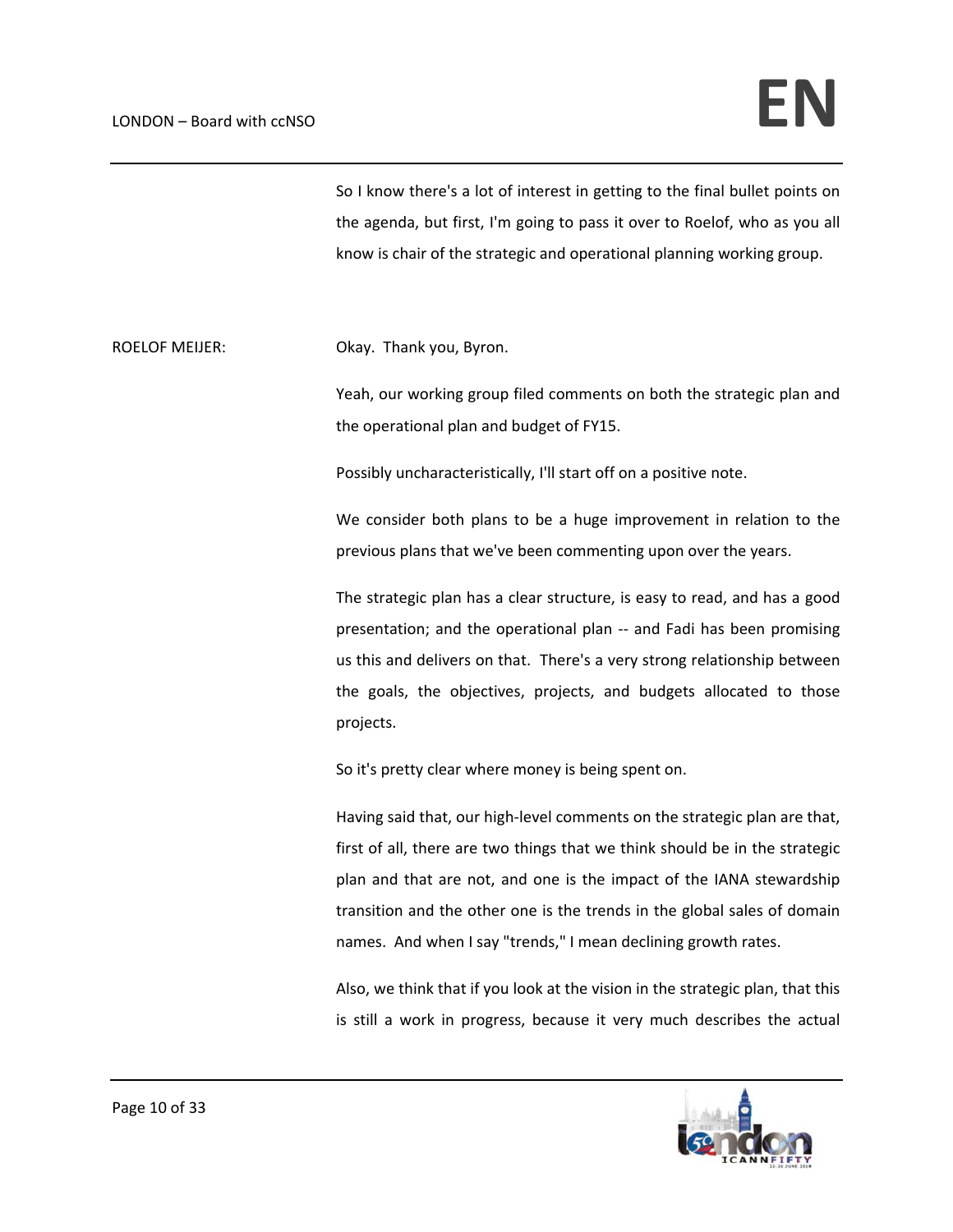situation and we feel that the vision should describe a goal that an organization wants to reach in the end, so to speak.

Considering the operational plan and budget, also there we miss both the impacts of the IANA stewardship transition. I am sure ‐‐ we are sure that costs are going to be incurred in that process and they are so far not budgeted.

We miss the trends in the domain name market and the impact they might have on ICANN's budget, and in fact, we see something that we consider to be pretty dangerous ‐‐ sorry.

Xavier? You want me to carry on or you want me to ‐‐

XAVIER CALVEZ: I want you to carry on but then I have a comment.

ROELOF MEIJER: Metally Ah, okay. I'll make sure that there's no time for that.

[ Laughter ]

XAVIER CALVEZ: You're learning from me, then.

[ Laughter ]

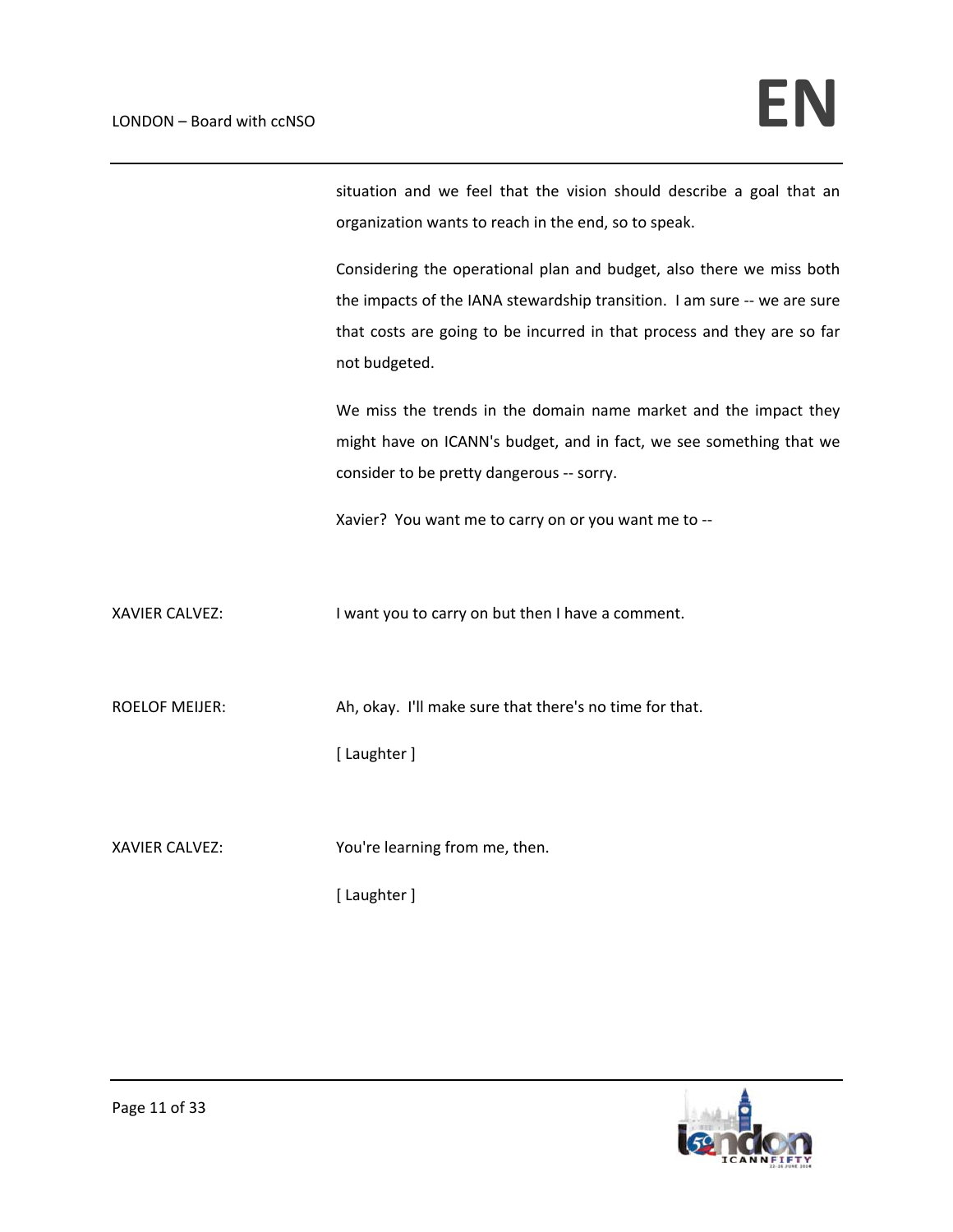| <b>ROELOF MEIJER:</b> | So we see a kind of a contradiction that reinforces the other aspect in a<br>negative way, and that is, we see there is a very strong increase in the<br>expenses, operational expenses, a 27% increase.<br>There's a very -- in our opinion, a very optimistic projection of new gTLD<br>domain sales. 33 million in the year 2015. We don't see any indicators<br>that that is a realistic number. And it means that there's a potential risk<br>that costs grow quickly and revenues don't grow in the same way. |
|-----------------------|---------------------------------------------------------------------------------------------------------------------------------------------------------------------------------------------------------------------------------------------------------------------------------------------------------------------------------------------------------------------------------------------------------------------------------------------------------------------------------------------------------------------|
|                       | So we recommend, especially here, that the board pay some attention<br>to that.<br>I think, yeah, those are our main comments, so I think Xavier, you still<br>have some time.                                                                                                                                                                                                                                                                                                                                      |
| XAVIER CALVEZ:        | Just a quick comment on the -- the earlier point that you made on the<br><b>USG Transition Project costs.</b><br>There are costs included in the budget for that purpose, and if need be I<br>can explain further to the SOP working group where those are and point<br>it out to them.                                                                                                                                                                                                                             |
|                       | There's 4.7 million currently included in the budget for that purpose.                                                                                                                                                                                                                                                                                                                                                                                                                                              |
| <b>ROELOF MEIJER:</b> | Does that include the transparency -- ICANN transparency improvement<br>project?                                                                                                                                                                                                                                                                                                                                                                                                                                    |

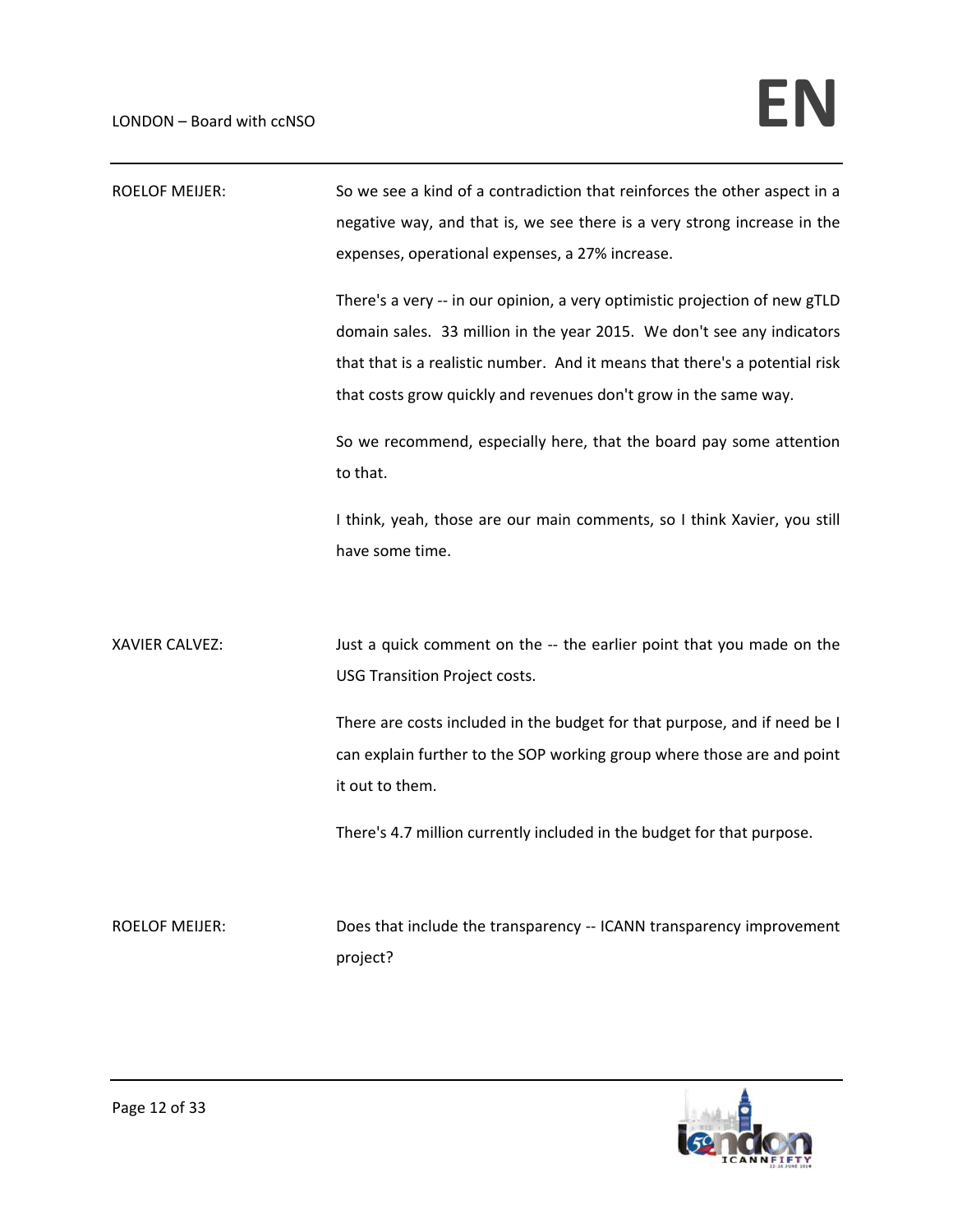XAVIER CALVEZ: It is aimed at covering the four tracks of the overall project.

ROELOF MEIJER: Okay. Thank you.

BYRON HOLLAND: **Are there any thoughts or comments for Roelof?** 

STEVE CROCKER: This is Steve Crocker. With respect to the other aspects of trying to forecast what the domain market is going to look like and as a consequence, what our revenue -- what impact that will have on our revenue, that is a topic that we have taken up seriously. There's -we've tried to be somewhat conservative in our projections. There is a delicacy involved here in that, let's take as an extreme example, that we develop our own forecast of what the domain market is going to look like and we publish that, that would be an awkward thing for ICANN to do because it will be seen as possibly predicting what the fortunes of these other companies are going to be. And we need to be in a much more reticent and neutral position.

> So there's a balance between trying to be clueful and knowledgeable for our own planning purposes and at the same time, a limit to how forthcoming we can be and so that then cuts into the transparency question. It's one that we've wrestled with before. So -- and I see Cherine raising his hand, chair of our Finance Committee.

Rescue me from whatever mistakes I've already made.

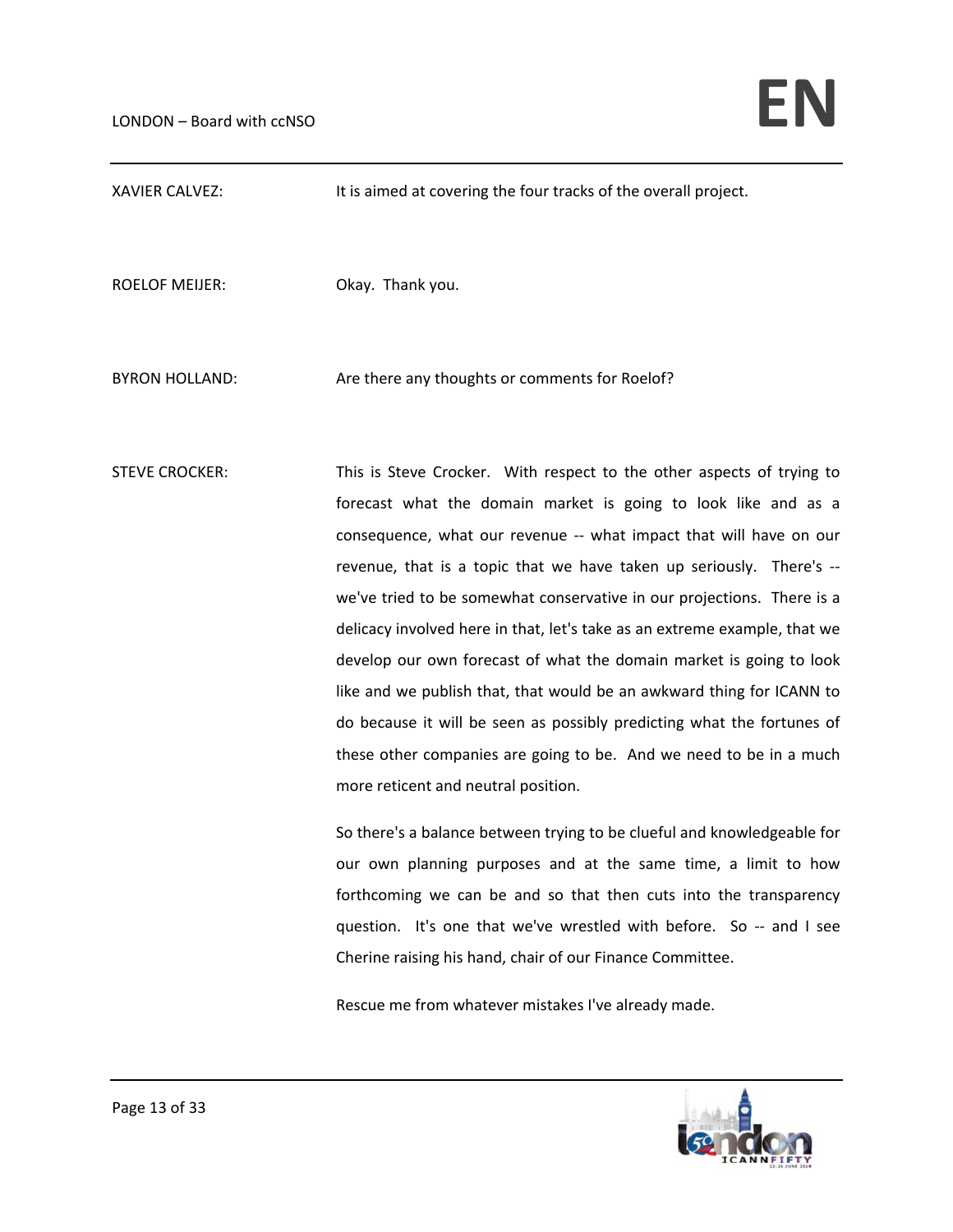CHERINE CHALABY: No, you haven't made any mistakes. I just wanted to make a -- I'm sure you would agree, there is no sales per such for new gTLDs. You mentioned 33 million.

> The revenue is not really revenue. It is a revenue recognition, and it's an accounting principle related to the cost. So whatever the cost is per certain year, there is a revenue that we recognize for that year.

> There are no new sales per se. So I think we don't sit there and predict the number of sales. We calculate the cost of the operation for next year. And as a result, there is an accounting formula that then recognizes the revenue based on the money that we collected a couple years ago.

BYRON HOLLAND: Exactly. Xavier had his hand up.

ROELOF MEIJER: Yeah.

BYRON HOLLAND: Colay, the response and then Xavier.

Do you want to respond to that exactly?

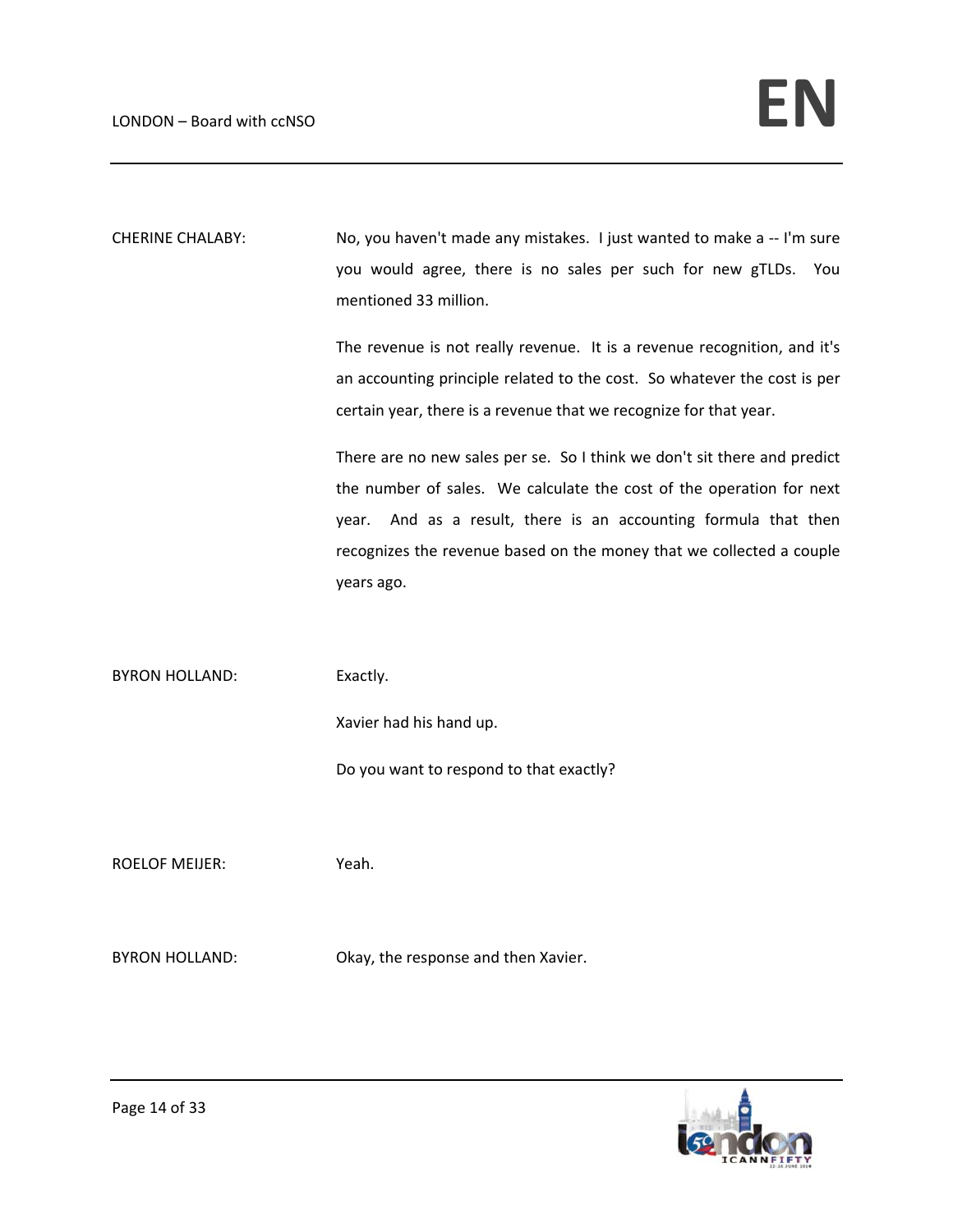ROELOF MEIJER: If I understand you correctly, there is a difference between revenues for ICANN from domain name transactions and the application fees. So in the whole budgeting of the new gTLD, the application process, this is true. Costs are ‐‐ and revenues are budgeted there while they actually occur. But there is a clear statement in the budget that an assumption in the budget is that there are 33 million new gTLD domain names registered. And there is a revenue specially budgeted for that.

BYRON HOLLAND: Xavier?

XAVIER CALVEZ: So neither Steve nor Cherine nor Roelof have made any mistake. Everyone is right. Cherine was referring effectively to the new gTLD program revenues that are effectively recognized in accordance to his statement. And Roelof is right as well, that there is an assumption that for operational revenues of ICANN resulting from the new registries having been delegated into the root. In FY15, there is an assumption of 33 million registrations driving the per-transaction, per-registration fees that ICANN charges in addition to the fixed fee for the registries.

STEVE CROCKER: One of the disciplines that I've been touting, and I think is generally shared, is to be quite forthright about comparing what we expect to happen versus what did happen and have that feedback cycle so that we develop some experience and some discipline in making forward‐ looking projections and an accounting for them.

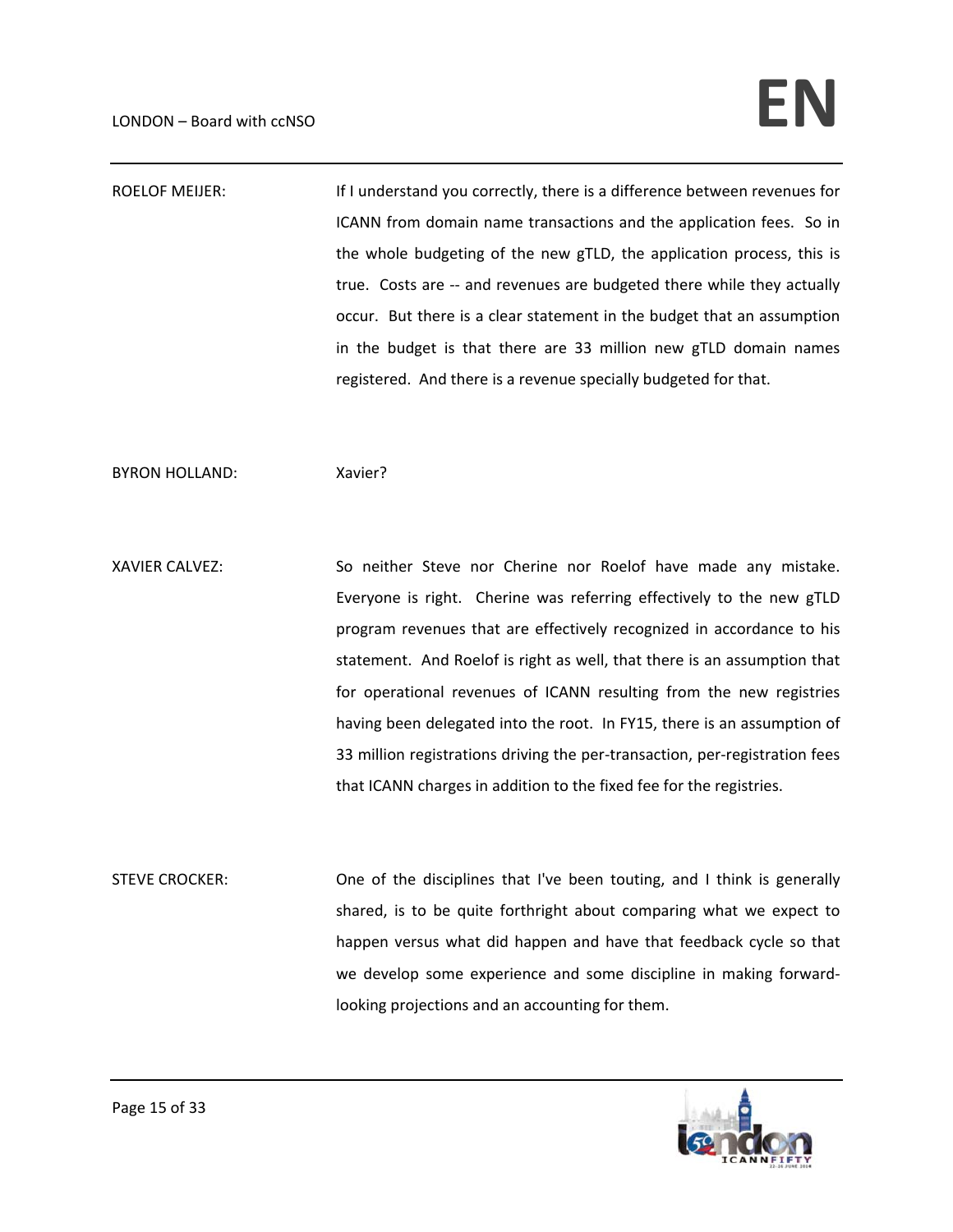So we'll see how that goes.

And, Fadi?

FADI CHEHADE: **Shareh** Yeah. I'd like to focus us on what matters here, if I could. We have published for the first time a detailed operating plan. Let's please study that and come back to us and tell us as a community if we're spending your money in the right place. No one has ever done this at ICANN, and I suspect, frankly, in many organizations.

> We have published now according to our four objectives, 16 goals, 53 portfolios, 300 projects down to the dollar where the money's going. Please study it and give us feedback.

> If we spend time arguing about how we predicted our revenue, that's weeks of work that go into this. And for those of you who deal with people on the revenue side, you know that this is not only a science, it is a bit of an art so we can spend days arguing about that. We should have a separate session maybe to discuss how we come up with these formulas.

> But, more importantly, we've done something on the way to be more transparent and to be more open and responsible with your money. Please help us through that. I think we need your input. You are all operators, especially in this room. You run operations. You understand what "operating plans" means frankly better than most in our community. So we need your input on that, and we'd appreciate it.

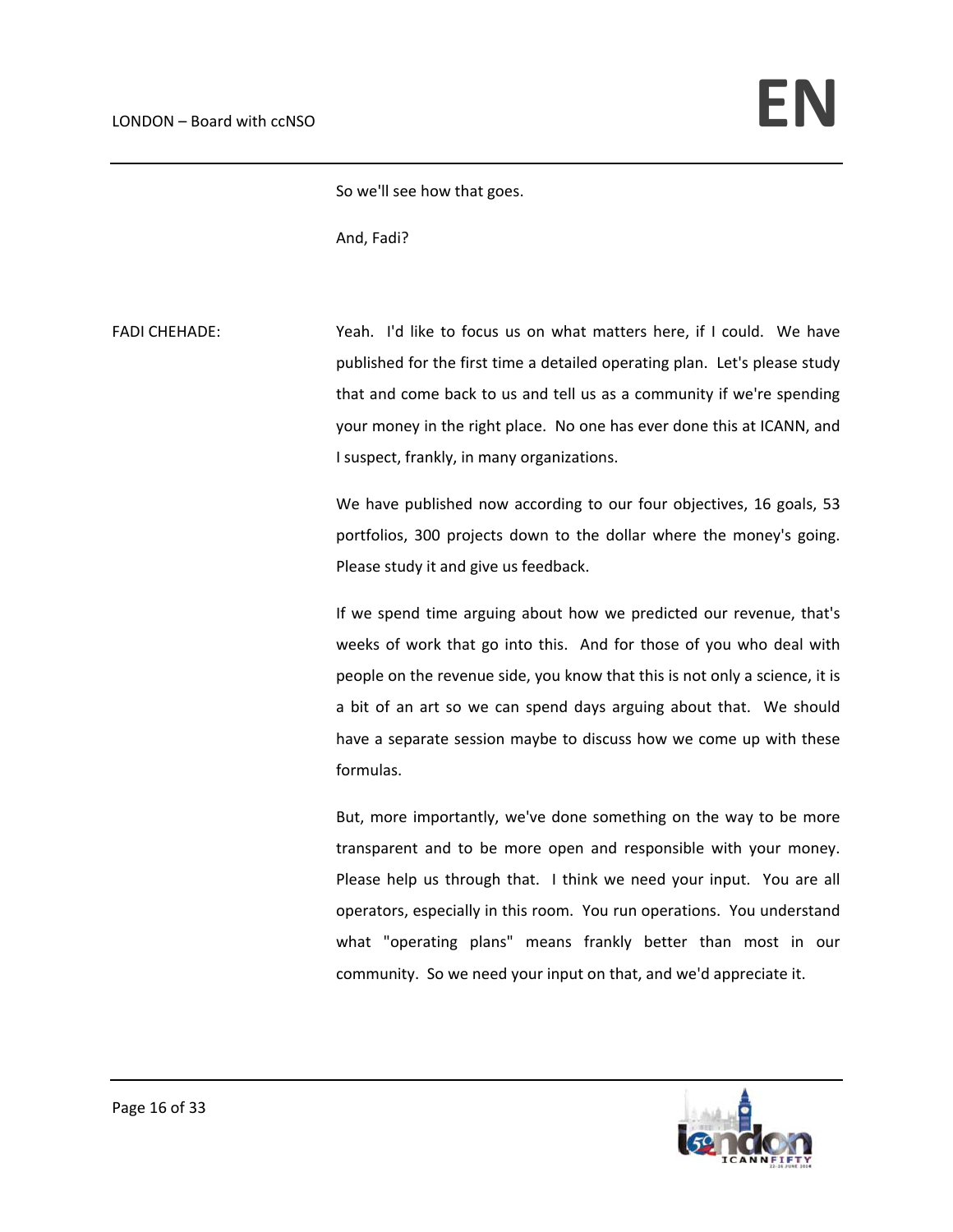| <b>STEVE CROCKER:</b> | I've been watching this process over many years and more importantly<br>over multiple CEOs. And, Roelof, I know you have been intimately<br>involved in trying to study the budget over multiple CEOs as well.<br>I think we're in qualitatively different state here of being -- of dissecting<br>and reporting the budget in ways that allow us to answer many, many<br>different kinds of questions that the community has in mind. And I |
|-----------------------|----------------------------------------------------------------------------------------------------------------------------------------------------------------------------------------------------------------------------------------------------------------------------------------------------------------------------------------------------------------------------------------------------------------------------------------------|
|                       | hope you agree.<br>But I'm vividly remembering some interactions in which the results have<br>been far less satisfactory, and I think we're now at a point where at<br>least we have some real data to work with.                                                                                                                                                                                                                            |
| <b>ROELOF MEIJER:</b> | Yeah, Steve, I do agree.<br>And, Fadi, you shouldn't see this as an attempt to raise a discussion<br>about how you forecast your revenues. It's more a warning on the fact<br>that this is a forecast; and if we look at the budgeted costs, there's a risk<br>that the cost increases faster than the revenues. That was the message<br>that I wanted to get across.                                                                        |
| <b>FADI CHEHADE:</b>  | If I may, Steve?<br>Absolutely. That point is well-taken. And just to be clear, I have frozen<br>the budgets of all departments of ICANN effective June 30th for the                                                                                                                                                                                                                                                                         |



entire next year except the three areas that convinced me we need to invest a little more because we have invest -- frankly, we have a deficit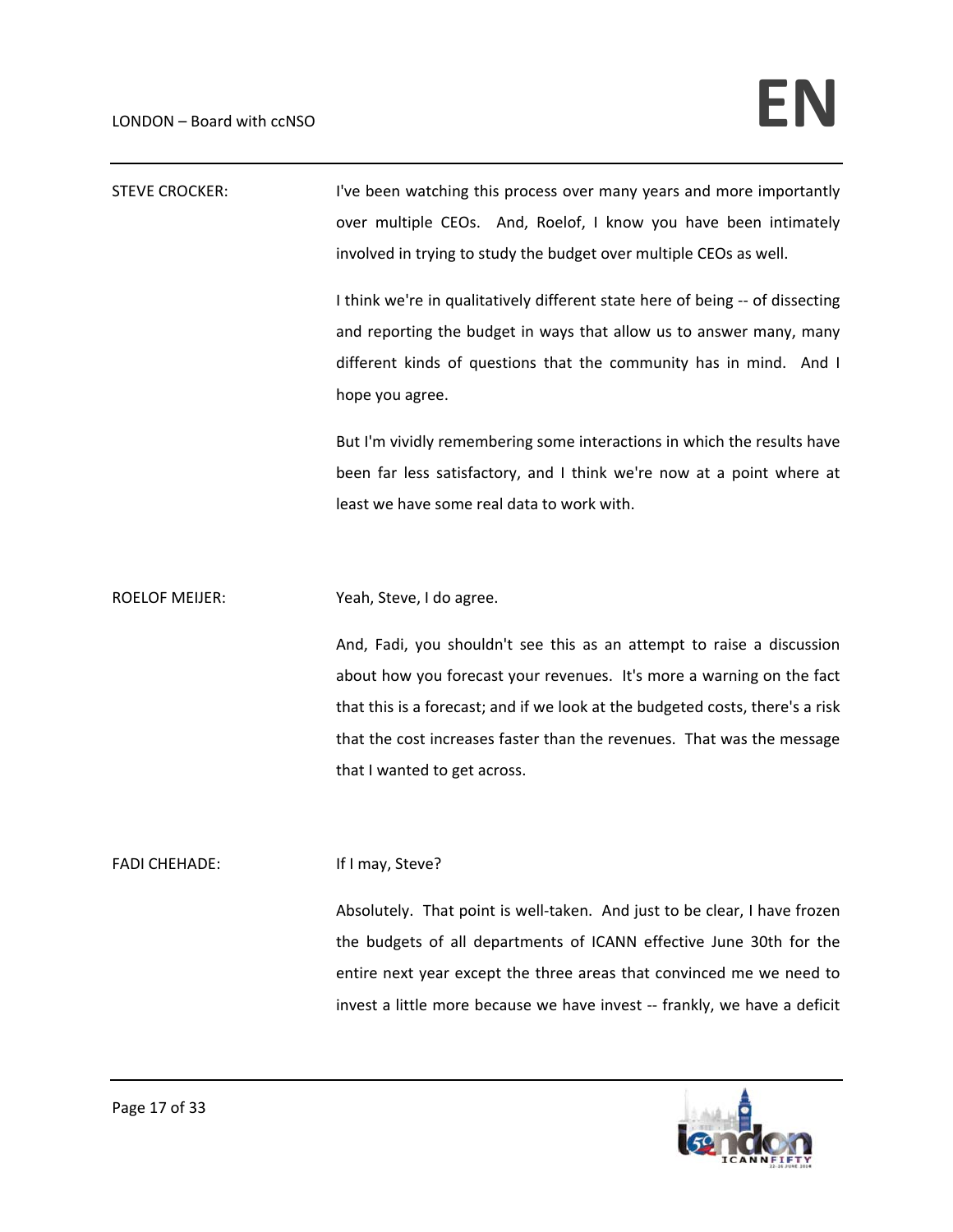of investment: I.T., compliance, and the new GDD division that has to grow with the growth of the new gTLDs.

But everything else has been frozen: Engagement, every other area. Legal wanted -- everybody wanted more. We froze it. It is completely frozen. So the spend level they have on June 30th, zero dollar increase past June 30th for the next fiscal year.

So I am cognizant -- someone yesterday said, I think we had to grow ICANN to deliver a certain level of services. But it's time to start curbing that growth, partly to deal with uncertainty in revenues. We don't want to have a rosy picture of revenues and find ourselves in a difficult place.

So keenly aware of that. And I really appreciate it because I think as CEOs, we certainly should not fall into the trap of seeing the cost line continue to go up based especially on uncertainties on the revenue side.

So you have my commitment to watch for that. I'm already starting the curbing across most departments and will continue to do that next year.

BYRON HOLLAND: Thanks. We can close on that. I'm just going to make a comment, as the SOP chair prior to Roelof, having worked with a couple of CEOs on this subject, I can say that we have seen dramatic improvement over the years vis‐a‐vis to where we are today even three, four and certainly five years ago. So that's a testament to the work of the finance team, et cetera.

> Like Roelof, as a CEO of a registry, we look at domains in terms of forecasting and I think it's safe to say all we're offering is a cautionary

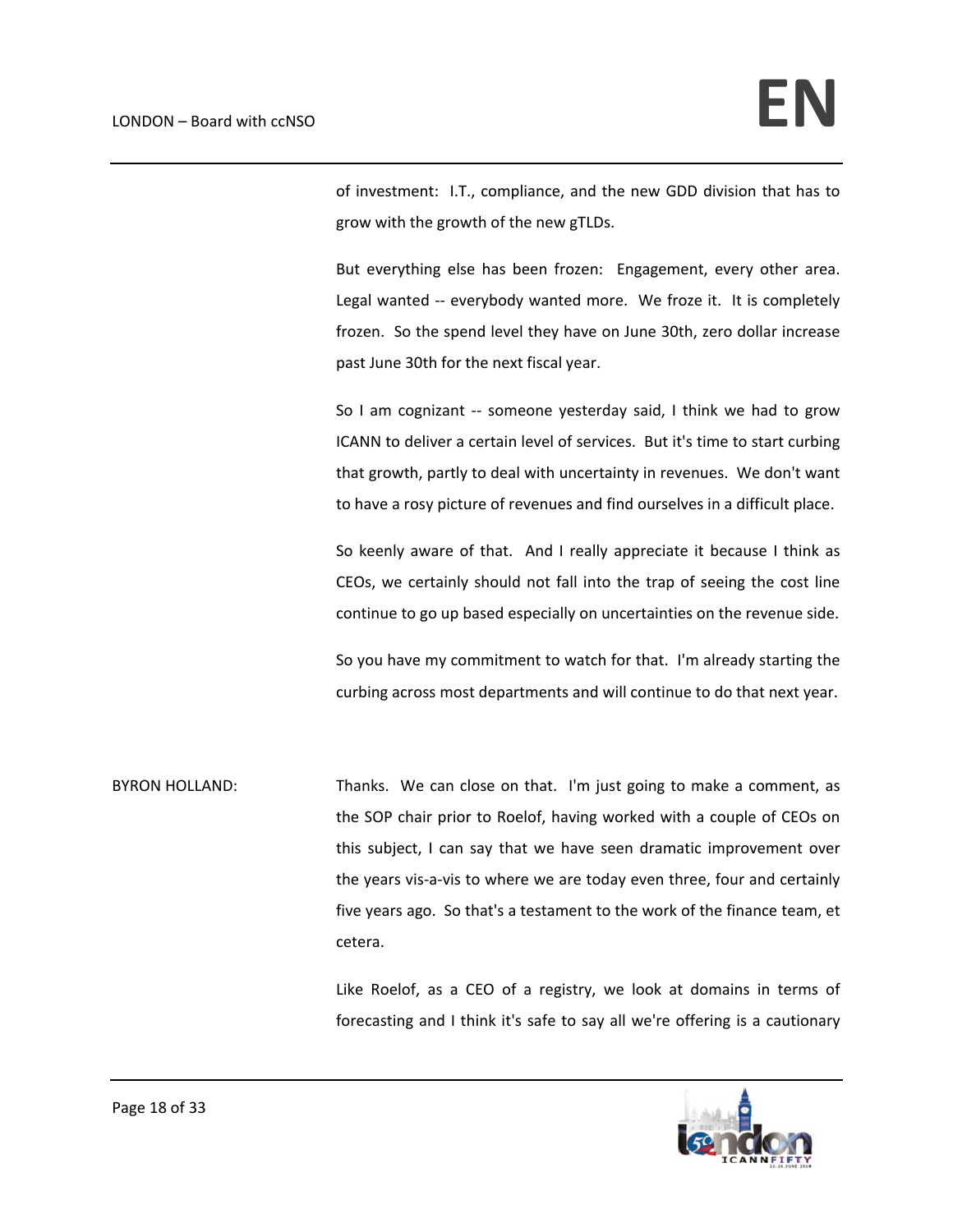note based on the forecasting that we see, so it is encouraging, Fadi, to hear your comments just now. That's relatively new news, so it is certainly encouraging for us.

As for the comments you made about the details and we should look to the details, our actual statement or our comments, we speak very specifically to operational elements. So I'd also encourage folks to look at our submission which does get into the more operational elements.

And with that, I think we'll -- and being somewhat cognizant of the time, we'll move on to the next item on the agenda which is around the stewardship transition process and the accountability processes in terms of next steps and concerns. And just wanted to provide some updates on where the ccNSO is at on this subject. We have provided council comment, and that's an important note, to both of the processes. One of the -- well, there are a couple of challenges that I just want to surface and perhaps we can have some discussion about them, is the timing and also the numerous interrelated elements here.

And I'm sure you've already heard the commentary about volunteer fatigue. When we look at the various threads here, be it the steering group, whatever the final shape of the accountability process looks like, there's currently also a separate but related cross‐community working group on Internet governance. There is a cross‐community working group on the IANA transition taking shape right now.

And then, of course, there's selection processes and selection committees of some sort to actually get people to those various working groups. And there is also potentially a cross‐community working group on the accountability side, depending what shape that ends up taking.

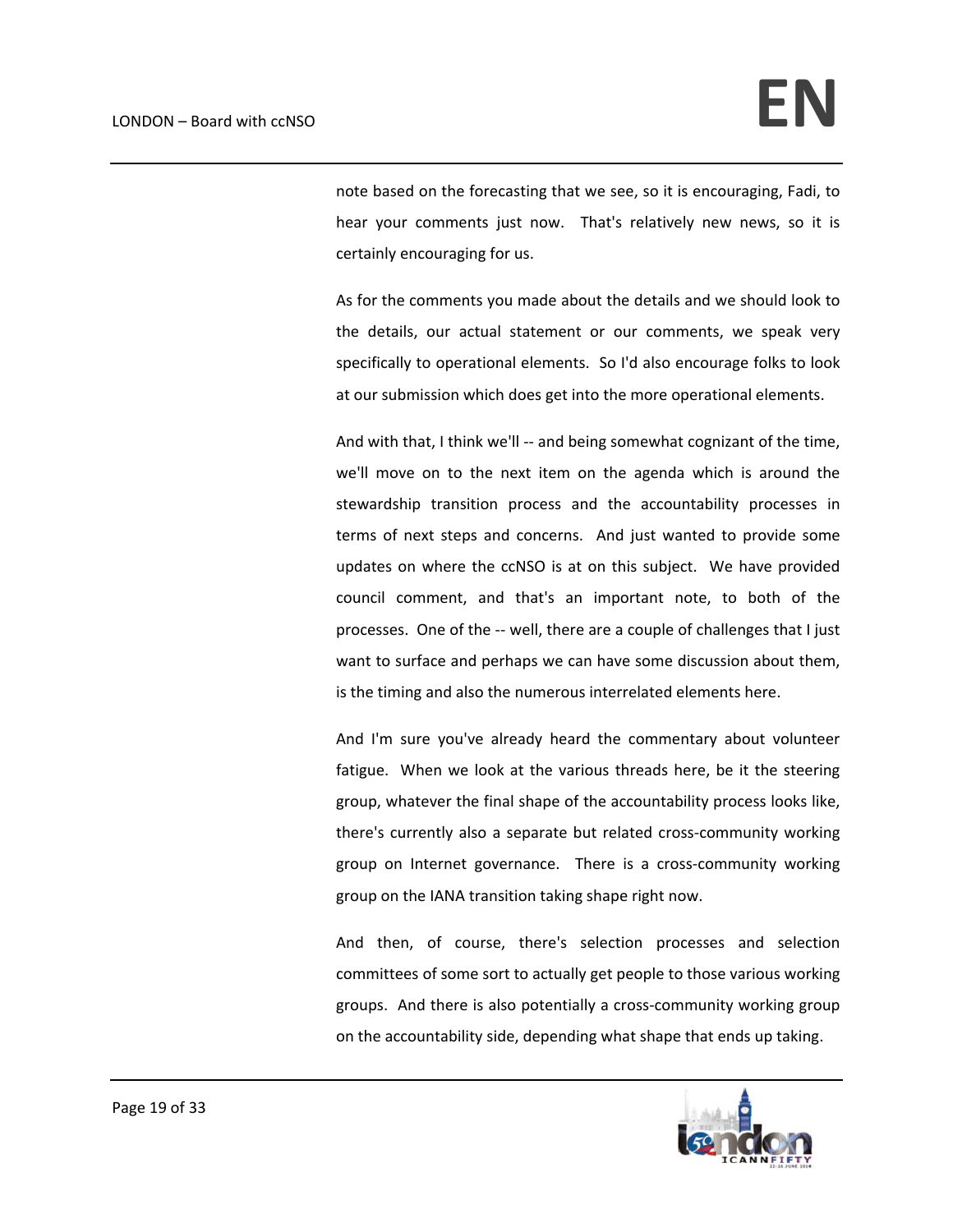If we take the September '15 date as a moderately firm date or at least a desired end goal, there are a lot of work streams for the volunteer base to have to deal with over that 15‐month period. So it certainly a concern. I know it is a concern for every community. But just asking ‐‐ asking ICANN to be -- to recognize that and to do everything that ICANN can to try to mitigate volunteer fatigue.

I also just wanted to note that there is a cross‐community working group that is actually formulating around the IANA transition. A drafting team has come together just in the past few days and will be working through a charter to constructively engage in the coordinating committee process. And the genesis of it was around the directly affected parties of root operators, root zone maintainer, G registries, CC registries and making sure -- stepping back a month or a number of months, that the voices of the directly affected parties had a path into the process.

So that was the genesis of where the cross-community working group came from. And as it evolved, it also became apparent that we should open that invitation up to the other SOs and ACs which has happened. And I know ALAC and SSAC have already volunteered some folks for that cross‐community working group.

So the goal there is to constructively bring the various communities into that dialogue and feed into the coordinating committee in some constructive way, although, of course, that is still a work in progress. So those are some of the key elements in terms of what we see around work streams and process.

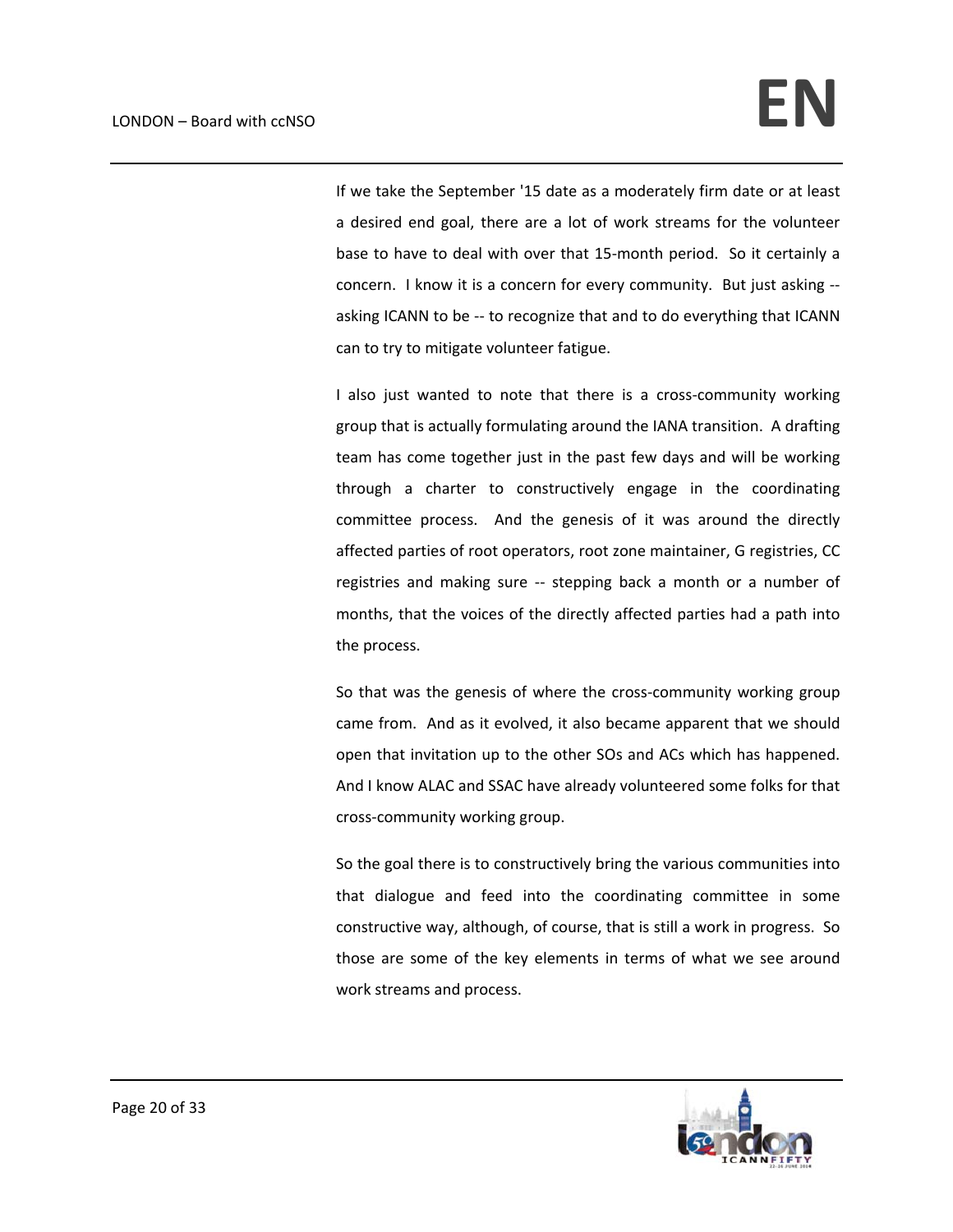One of the challenges that we have, which we have noted in submission, is timing. Clearly, the ccNSO understands the importance of this subject matter and wants to be constructively engaged and helpful in terms of finding resolution here.

And the challenge, as I started with, is the comments made are only council comments. The reason they are only council comments is our process to have a fully engaged membership comment takes longer than the processes allow for at this time. I know we've made that comment already. I understand there's some work being done around that.

But our caution here is, if the process, and in this case the timing, doesn't allow for full community comment, then the process may in the end be where we are challenged. And our comments around this issue are really just trying to ensure the highest probability of success at the end.

So those are some of the issues that we see and some of the challenges I know we all face. But we are certainly committed to engaging in this discussion in a constructive and, as I'm sure you know, a forthright way.

Steve?

STEVE CROCKER: I'm going to probe a little bit this timeline issue about comments and so forth. Certainly with the hierarchical structure that you've described, it takes time for questions to be distributed down, for comments to be coalesced at each level and put back together.

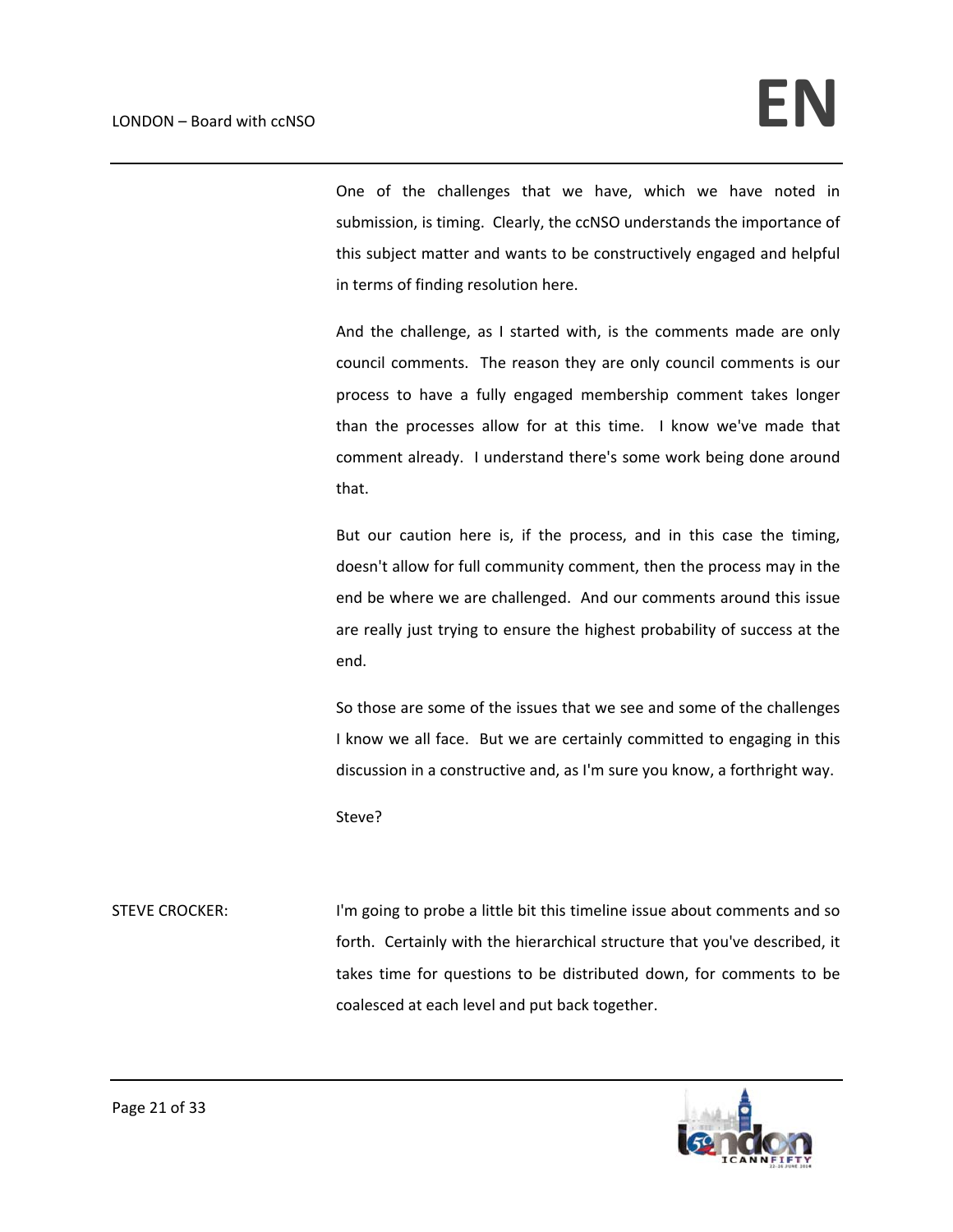Is it necessary to use only that mechanism, or might it be possible to open things up so that comments can come from any part of the ccNSO and go directly into public responses? What is the -- is there a necessity to have a single coordinated response from the ccNSO? And that's kind of a double‐edged question because one could ask, you know, what would be wrong with having multiple comments come.

And the other side of that is: What is the value of having a single response? How much weight is that intended to carry versus how that fits into the overall process? So I wanted to stir the pot a little bit about all that.

BYRON HOLLAND: Maybe I'll just take a stab at answering that, and then Mike.

Every one of our members is free to submit their own comment as many have and many will, I'm sure. The regional organizations do the same, and we certainly share membership. And they will bring a particular regional perspective, I would assume.

And the council itself, you know, we are elected by our community members. So to some degree, we should be representative ‐‐ or reflect the thoughts of the community, although we don't represent them per se.

Those are all different ways that CC operators or CC managers can feed into the process. But as the ICANN structure representing CCs, I think we would want to have the comment of that ICANN structure, of that community, and the weight that it brings as part of the solution set to this larger problem.

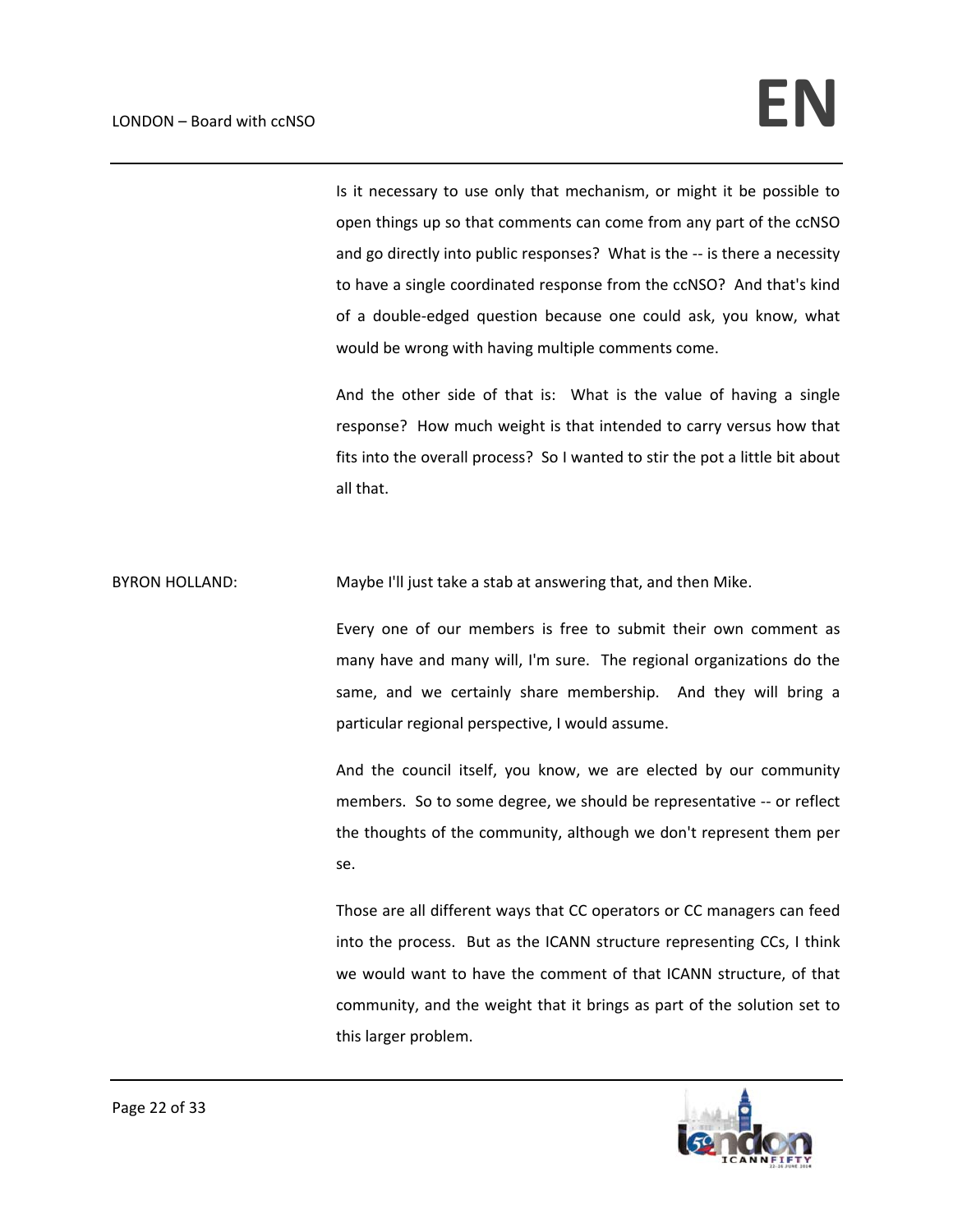So I do believe it's very important to have a full membership comment, though there are certainly other ways for CCs to engage, of which I am sure they will.

Mike?

MIKE SILBER: **If I can add to that.** I think where a rough consensus-driven comment coming through indicates areas where the community has been able to compromise and reach a common understanding. And rather than our staff having to achieve a synthesis of all of the comments ‐‐ disparate comments and try to pull together some sort of common understanding, it is incredibly helpful when an organization like the ccNSO can give us a common position ‐‐ and, yes, as Byron said, regional organizations, individual CC managers may put in and say, "While the CC has formed a rough approach along the following lines, we on the, on the other hand, have a way‐out‐there suggestion." But at least we have an understanding of what the common concerns and the common principles are across this community. And to me it is very encouraging when the ccNSO is going to take the time to develop that.

> And I think we need to pay significant attention because if there are concerns expressed by one party, we can possibly say it's a particular interest and we move on. But if it is an entire community, which is very disparate and very widespread and they are able to come together on specific issues, we really need to set up and take notice on those. But also the compromised deals have been done on half the issues.

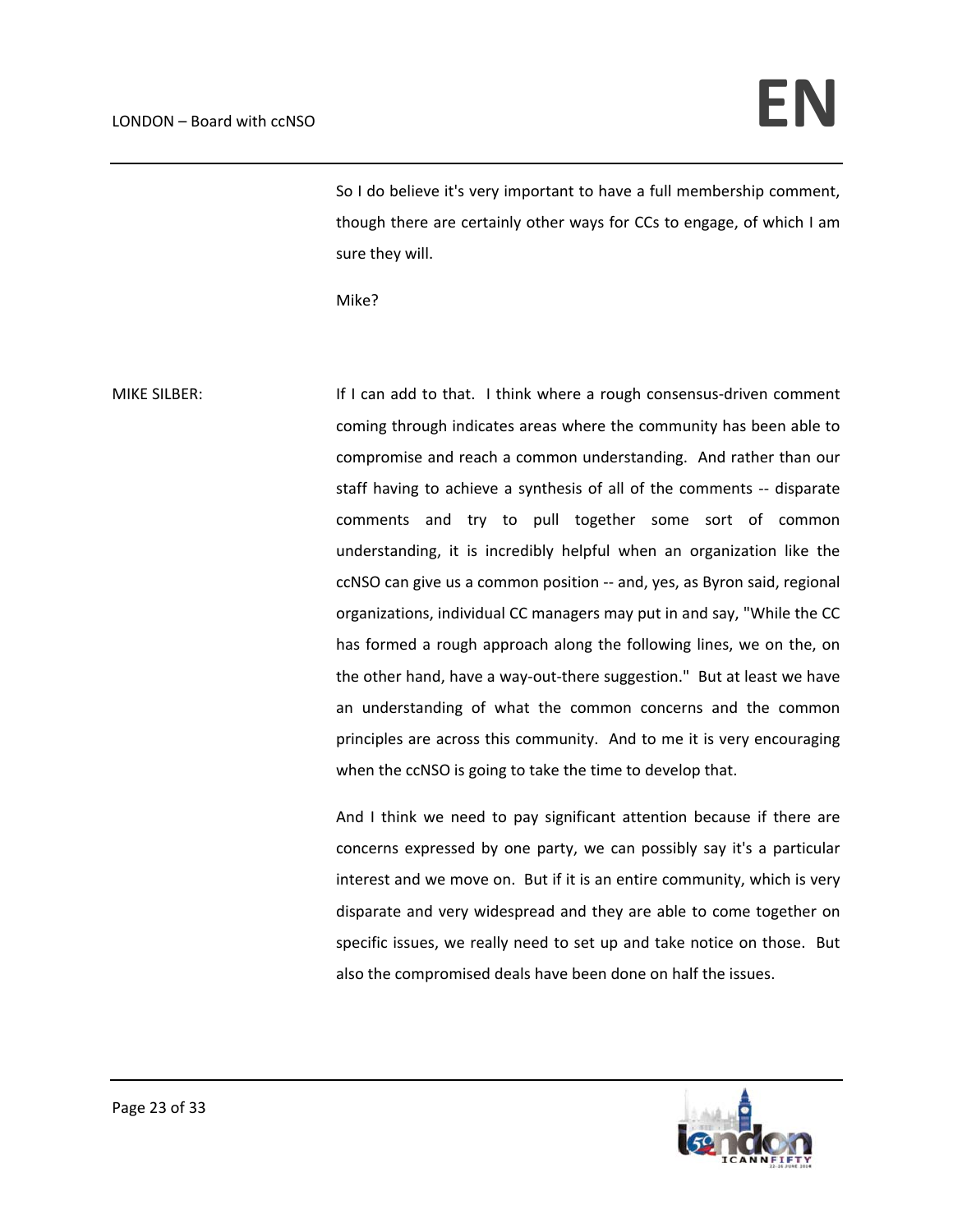| <b>STEVE CROCKER:</b>  | Yes.                                                                                                                                                                                                                                                                                                                                     |
|------------------------|------------------------------------------------------------------------------------------------------------------------------------------------------------------------------------------------------------------------------------------------------------------------------------------------------------------------------------------|
| <b>BYRON HOLLAND:</b>  | Chris?                                                                                                                                                                                                                                                                                                                                   |
| <b>CHRIS DISSPAIN:</b> | Yeah. Just want to make sure, so we're clear, all we are talking about<br>here is process. I don't mean to denigrate it. We are not talking about<br>you coming with at consensus view on the transition of stewardship.<br>We're talking about a view on the process. Is that right?                                                    |
| <b>BYRON HOLLAND:</b>  | I think that's what we're talking about. I was just making the comments<br>about timing, and timing doesn't allow the entire community to put a<br>community comment in.<br>Are there any thoughts or concerns or questions? Everybody looking<br>down?<br>[ Laughter ]<br>On this topic, there must be a question or concern.<br>Becky? |
| <b>BECKY BURR:</b>     | I take your point, Chris, that the question was about process. But at<br>some level, process is very fundamental here. And I think that we were<br>all very encouraged with the response -- the responsiveness of the<br>ICANN to the comments on the IANA transition with respect to allowing                                           |

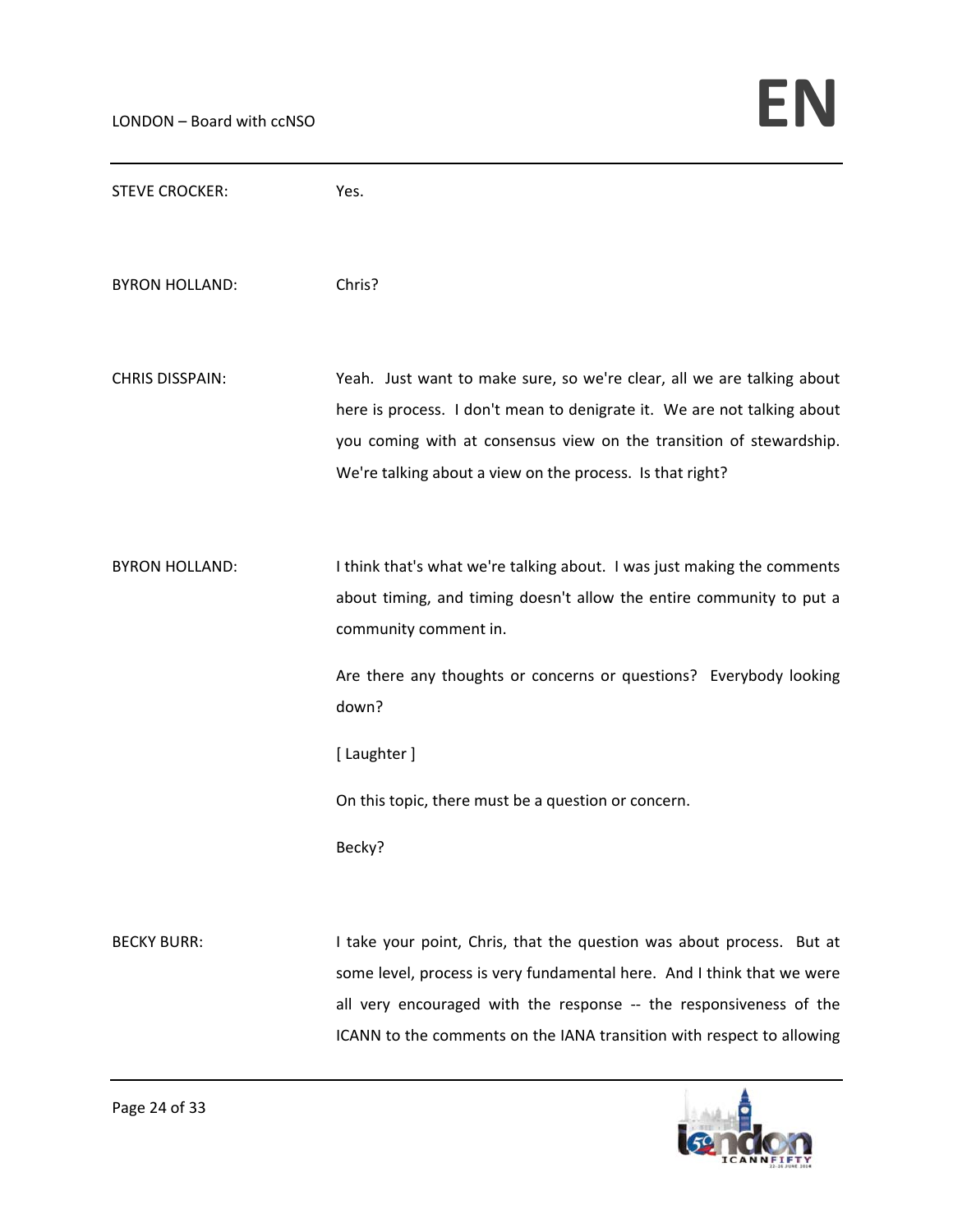the community itself to pick, to designate folks for the coordination board, and for the -- really, it seemed to me, commitment to kind of turn it over and let the community drive that process.

So when we say we're just talking about process, that actually goes to a really, really fundamental aspect of what has to go forward here. And although time has gone by and, you know, we haven't moved the ball substantively forward at a certain level, I feel like we're in a much better place to move that forward.

We do continue to have some concerns about the scope of the IANA transition, and I think there are two aspects of it. One, I would just like to raise because I think it's not ‐‐ it is surprising to me if we disagree on this, which is there is a reference in the scoping document to sort of the operations of IANA. And I think it's important to realize that one of the things that the community has done through the IANA functions contract process is work very closely to have a voice in establishing service levels, those kinds of things.

And so to the extent that you guys didn't modify the scoping document, my view is you left things sufficiently open so that the group can modify the scoping document in that regard.

But I do want to say on the IANA accountability process, assuming that you're hearing the same kind of comments and are intending to take the same kinds of steps to let the community drive this process, I think we will be able to move into substance very quickly.

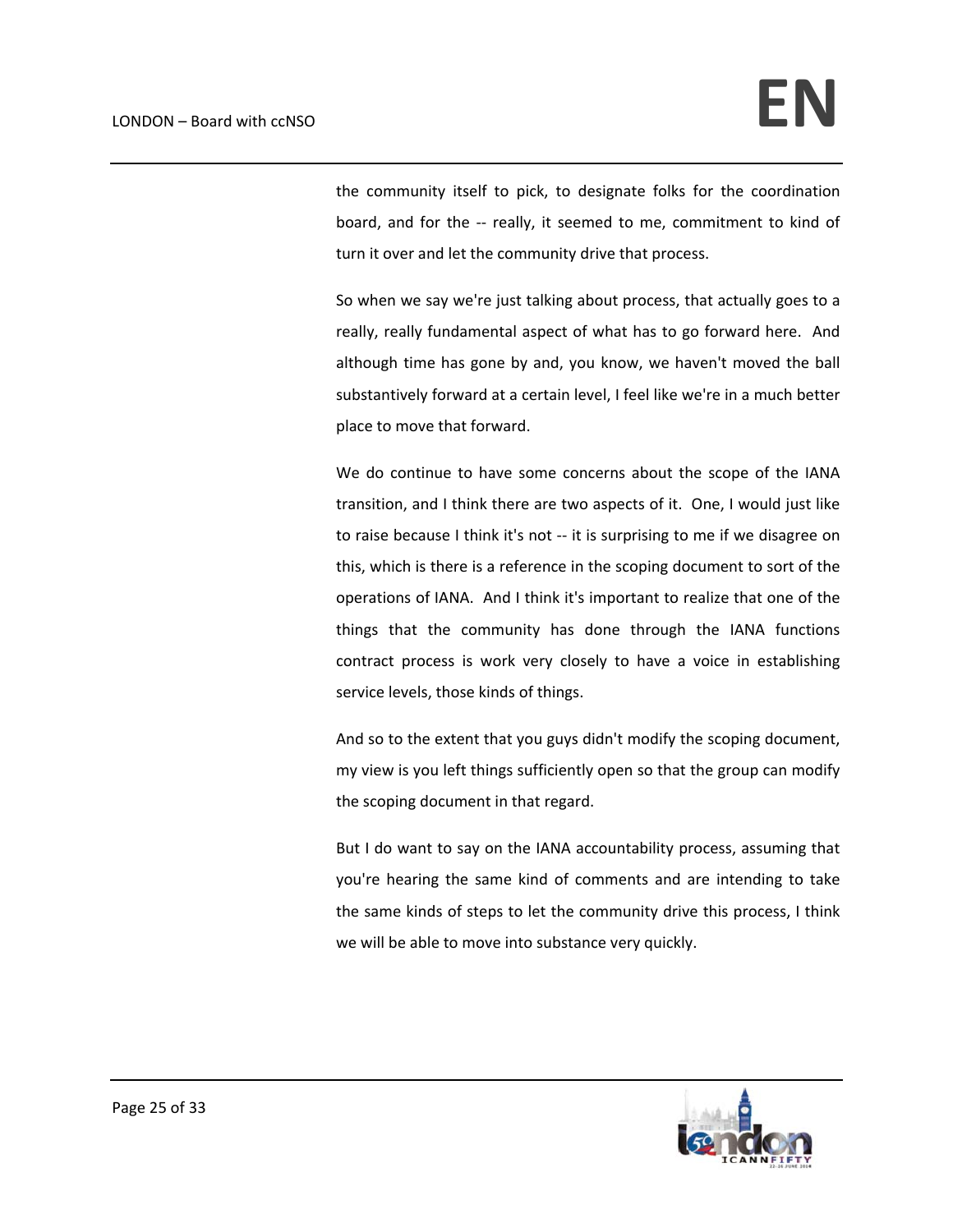## $LONDON-Pboard with ccNSO$

BYRON HOLLAND: Thanks, Becky. Yeah, and I'd also like to echo Becky's first comment that from the very first published material to where we're at today I think ICANN has listened substantively to the community. I still think there are some opportunities but that ICANN has definitely listened and made significant improvements in the process that will help us all get to a better place at the end. And the comments we continue to make are still in that spirit. Fadi.

FADI CHEHADE: Thank you, Byron, and thank you, Becky, for your constructive help here, through the process, not just now. We are determined to stay out of the decision‐making process of this whole set of activities, both the accountability and -- we're determined. I mean, ICANN has to be -especially on the transition track, we have to be a facilitator at most. And I think you saw that in the new process we published. We need to step back and let you all lead. And I'm delighted to hear that with the leadership of Byron and others you're creating this cross community group. I mean, other parts of the Internet community are doing that. So we should do that. We, as the ICANN community, should do that and feed into that coordinating group, so that we have a voice that ‐‐ you know, reflects what we have in mind. So I can assure you and reassure you that ICANN intends to be completely in the background on this. We are privileged and honored that we were selected, but we're also carrying deeply the responsibility of not having ‐‐ not even a light hand. We have to be completely transparent to let you all lead this process. You have my assurance of that. And I think our document reflects that.

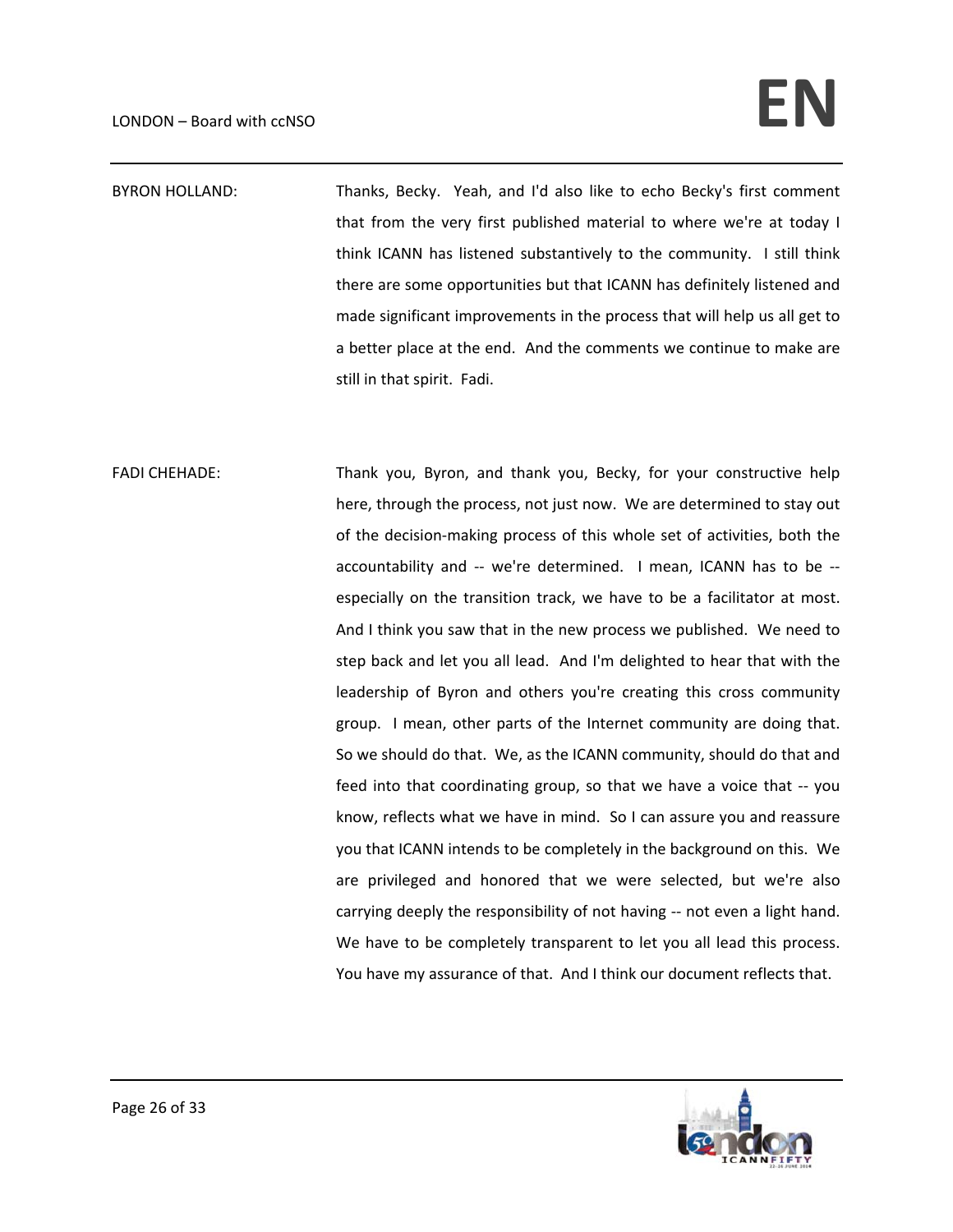## $LONDON-Pboard with ccNSO$

The second thing I want to say is, I want you to know that there is a very, very, very complicated and fragile balance we're trying to keep in maintaining relative tempo to these processes that is reasonable. That is not fast, that is not slow, that keeps things moving, and I'm sure you know, Becky, what is happening in the background. This is extremely complex. We are sandwiched between not 2 slices of bread but more like 20 slices of bread trying to guide this process calmly, as best we can. It is not an easy role. So when somebody says, you know, slow down on this, we need more time, somebody else says speed up, you're wasting time, you're listening to other interests, and we're ‐‐ it's not a simple formula. But we're trying to be, again, as much as possible, letting the community lead. And I appreciate that you know what is going behind the scenes. Theresa has spent an inordinate amount of time talking to members of the community, including many members of your community, members of the other Internet communities, the IETF, the IAB, everybody needs to be involved in this. The U.S. government, other governments, I can -- the list is long. And even within the U.S. government, the multiple parts of the U.S. government and the multiple parties within the U.S. system. Everybody is involved on this. And it's delicate. So thanks for understanding that we're in the middle of this.

The accountability process, one more thing I want to say. I have said before that we cannot make these two processes independent. They have to -- I've already completely embraced that. They are highly interrelated. We have, however, to be careful about the interdependencies. Because there are timings on these things that we are watching very carefully. But they are highly interrelated. If ICANN is not fully accountable in the eyes of its constituencies, how could ICANN

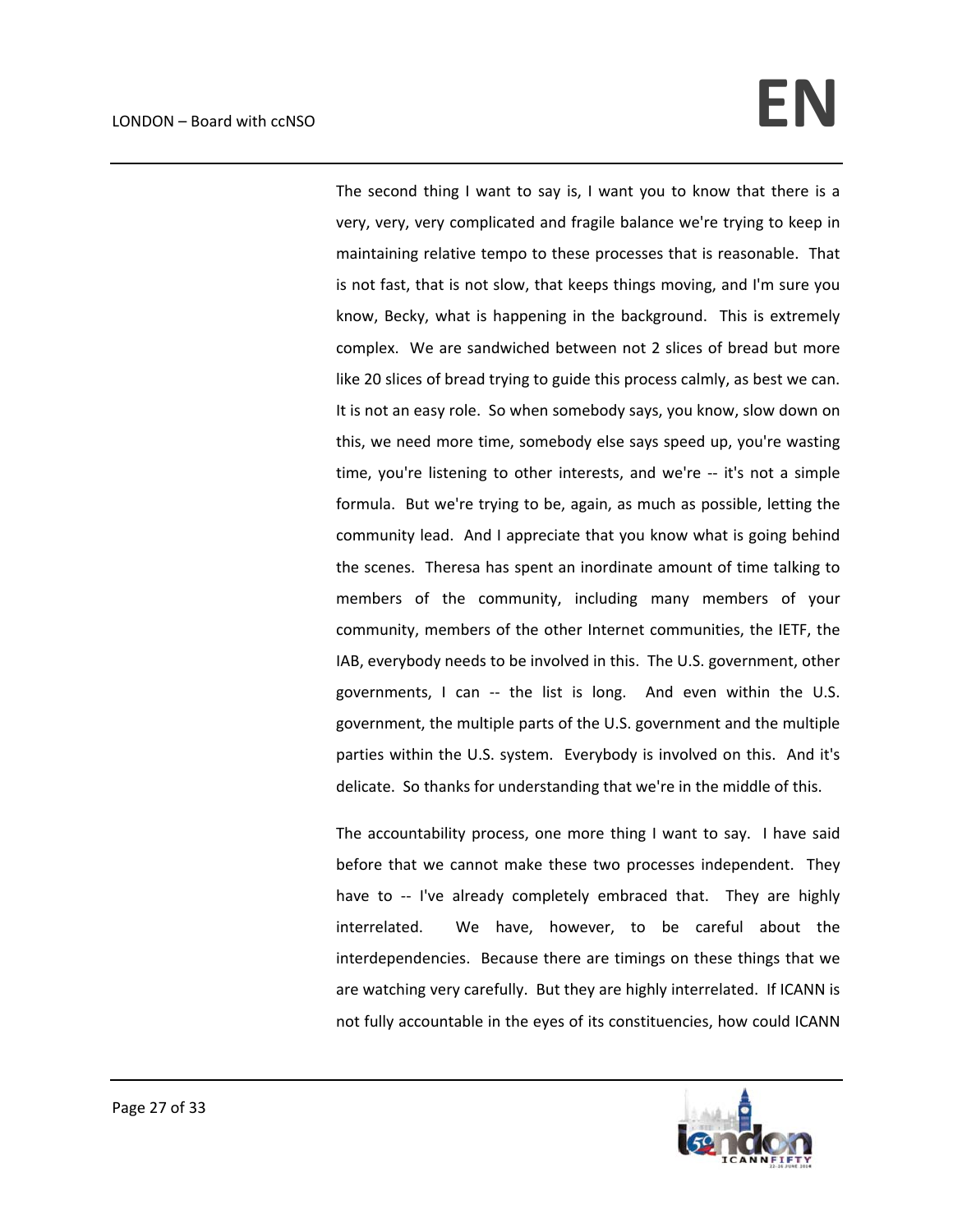be trusted to ride this bike without the training wheels of the U.S. government? We understand that. Help us move forward on both tracks, but help us appreciate that high levels of interdependencies may cause us to trip, in both places, in fact. So this is delicate. We need help. We are not -- we don't know the answers. We're asking for all of you to help us.

Byron, I also want to reemphasize to your important community here in this discussion that the accountability track process is not, by any means, final. Not even the fact that we need a working group. We just listened to you in Singapore put out a document. This is still all open for change, for modification, for insights, for input. So please give us your input. Unlike the transition track which already now has a second proposal out for how it's moving and will have its first meeting here at this hotel in London on the 17th of July. Like I say, the accountability track, we're still in an open time where we need to hear from you. Sorry for the lengthy comment.

BYRON HOLLAND: Thanks, Fadi. Young Eum and then Becky.

YOUNG EUM LEE: Thanks, Byron. Young Eum Lee, .KR. I just wanted basically a clarification of what Becky had just said, that although the scoping document was not changed, what that means is that it is open to future change by the participants, and actually, Fadi just answered my question. Thanks.

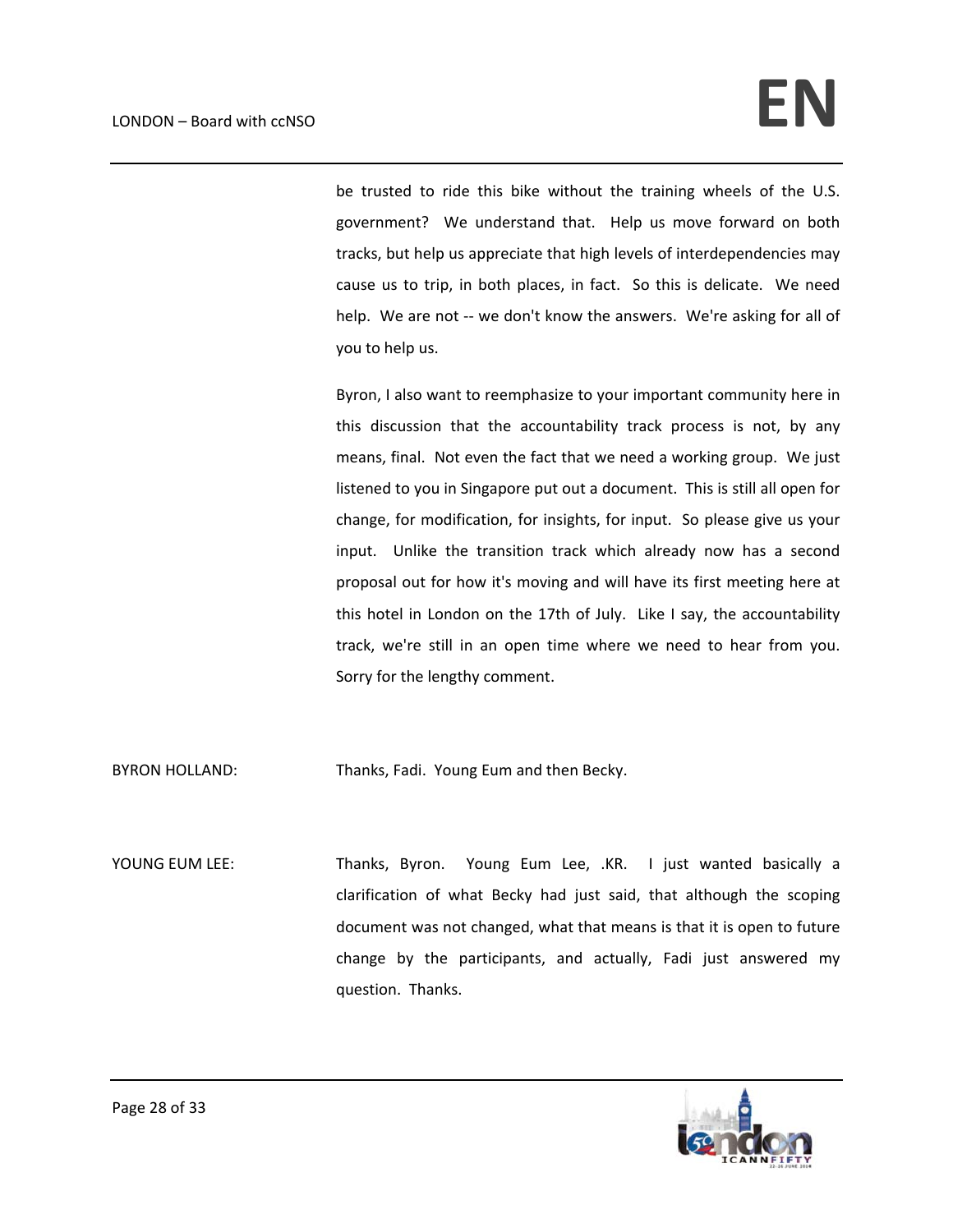BYRON HOLLAND: Thank you, Young Eum. Becky.

BECKY BURR: I just want to say in case anybody is under any misconceptions about this, the CC community is quite aware of the deadline and the need to get this done and those of us who follow American presidential elections know very well why that's critical. I -- and I understand the balance, but I think that you guys have put it in our court. It's now up to us. You guys have to give us the opportunity ‐‐ it's going to take some hard work to get this going and to take responsibility for it. But that's what has to happen now. And any chance -- any effort to sort of control the timing is going to backfire.

FADI CHEHADE: Let me be careful. I didn't say we are controlling the timing. I was pointing to the fact that your community is not monolithic on this issue. There are people within your community who would like the transition to never happen. There are people in your community who want to slow it down until it's maybe the Republicans running the U.S. government. There are people in your community who would like it to happen yesterday. So your community is not monolithic on this issue, and therefore, we have to also be careful, as you are coming back to us with varying inputs, that we understand, you know, how to keep this thing balanced with the other communities who will be affected by this transition as well. So this is our role, not as staff but as a coordinating committee by our ‐‐ I meant the coordinating committee.

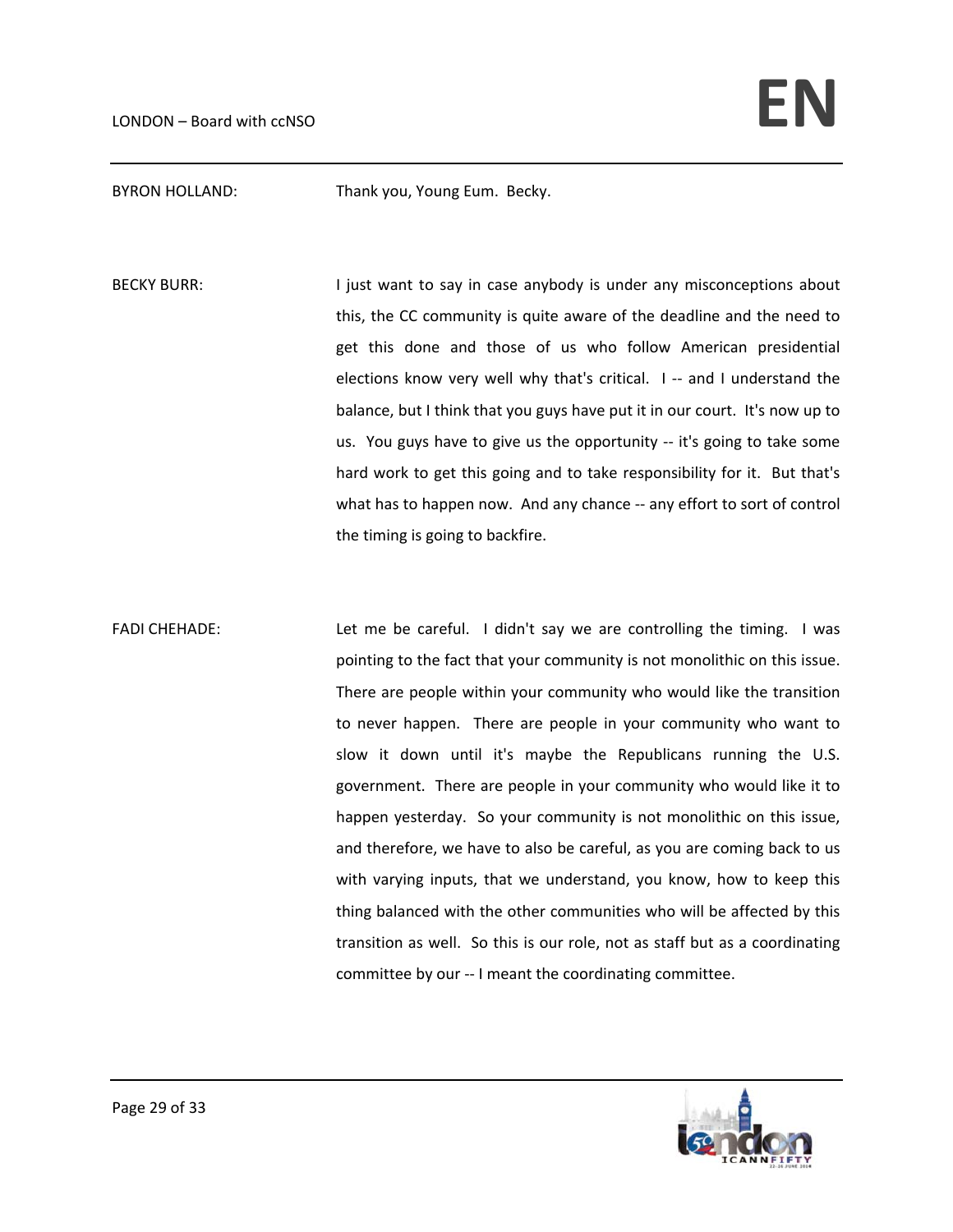Also, to your earlier comment, Becky, by all means, we need SLAs from the community, but we don't want the community to tell me who to contract with. I don't want the community to be telling me you must be working with VeriSign or HP or Samsung. But the community should tell me how to implement this, what are the SLAs they need, and then we will implement it based on that.

BYRON HOLLAND: Thanks, Fadi. We have two more questions. Kuo-Wei and then Jay. And then we'll probably have to wrap this up.

KUO-WEI WU: Thank you, Chair. I think from the ICANN point of view, I think we definitely need a ccNSO to, you know, help us altogether, particularly how to make a clear definition and scope of the IANA stewardship transitions because I think the ccNSO and the RIR ASO, we fully understand what is the ICANN pro ‐‐ IANA office operation and process, but some people else have the scope, they really not understand the operational process. I kind of expect maybe we can work together to make this definition of the transition and the scope is under reasonable ‐‐ reasonable scope. In case of some of the people expand the transition, you know, go wide and difficult to control. And I think this is important. It is not only in this process, also during the working group, you know. There is a ‐‐ there is a ‐‐ I think from ICANN and the ccNSO we should work together to make this really -- it's in the right track to working on.

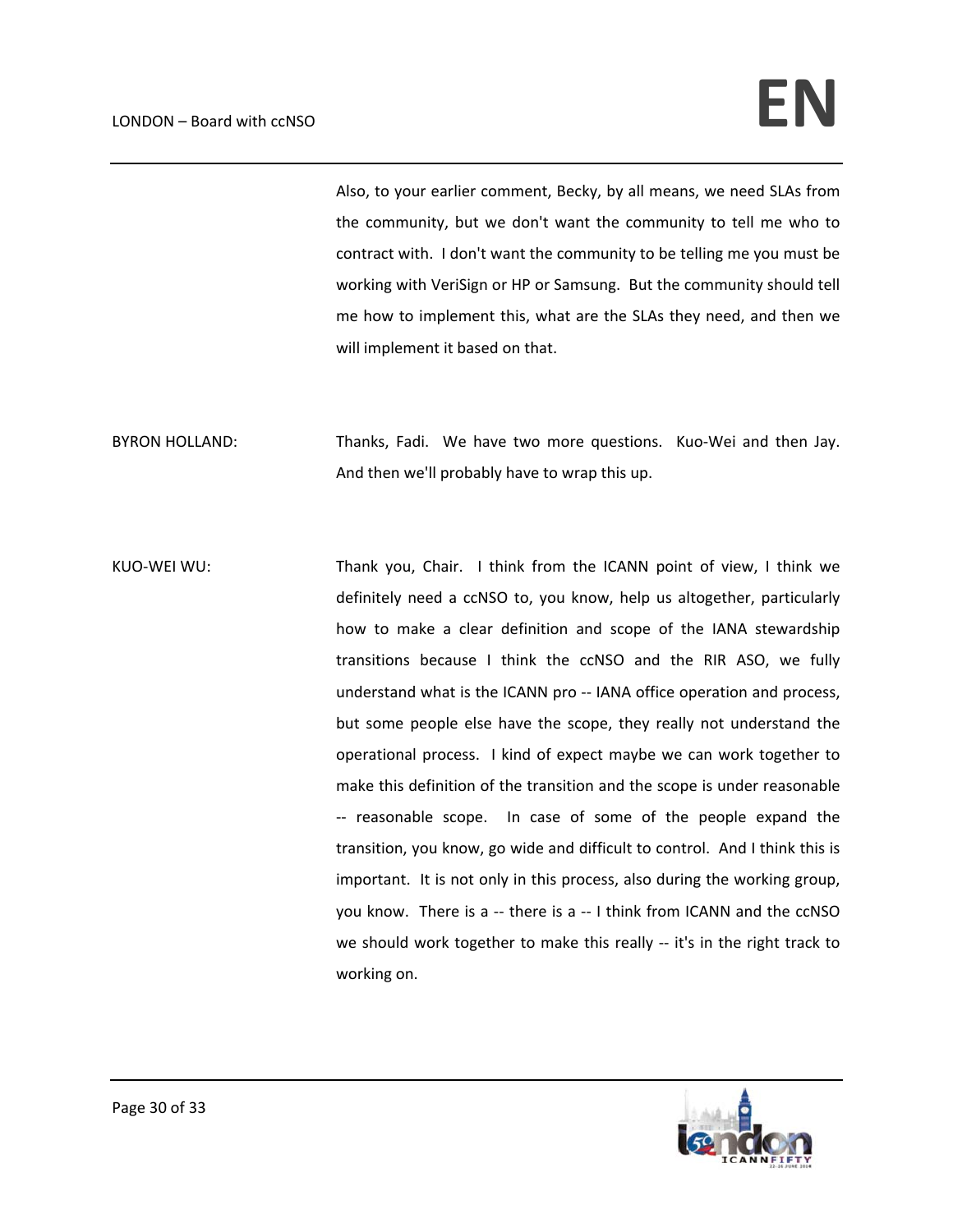BYRON HOLLAND: Thank you. Jay, 30 seconds.

JAY DALEY:  **CRACK UP ON A SET UP A CONCLUTE UP A SET UP A CONCLUTE A SET UP A CONCLUTE 1** OUCLUTE OUR SAFET OUR community. To the very best of my knowledge, I don't believe there is any member of our community that does not want this to happen. To the best of my knowledge, I do not believe there's any member of our community that wants to arbitrarily slow this down. I think that if anybody wants it to go slower -- sorry, can y'all hear me?

BYRON HOLLAND: Louder, please.

JAY DALEY:  **CRAY** Okay. To start again then -- can you hear? Right. So to start again then, for the very best of my knowledge, there is nobody who in this community wants to stop this from happening. To the best of my knowledge, there is nobody in this community who wants to arbitrarily slow this down. There is plenty of people who want this to be done the right way and are not willing to be pressured into time if it is going to go wrong, given the magnitude of the threat if it goes wrong. Okay? The only thing about us that is slightly different is that we are a very

principled community, but we don't all share the same principles, and that's what's taking the time.

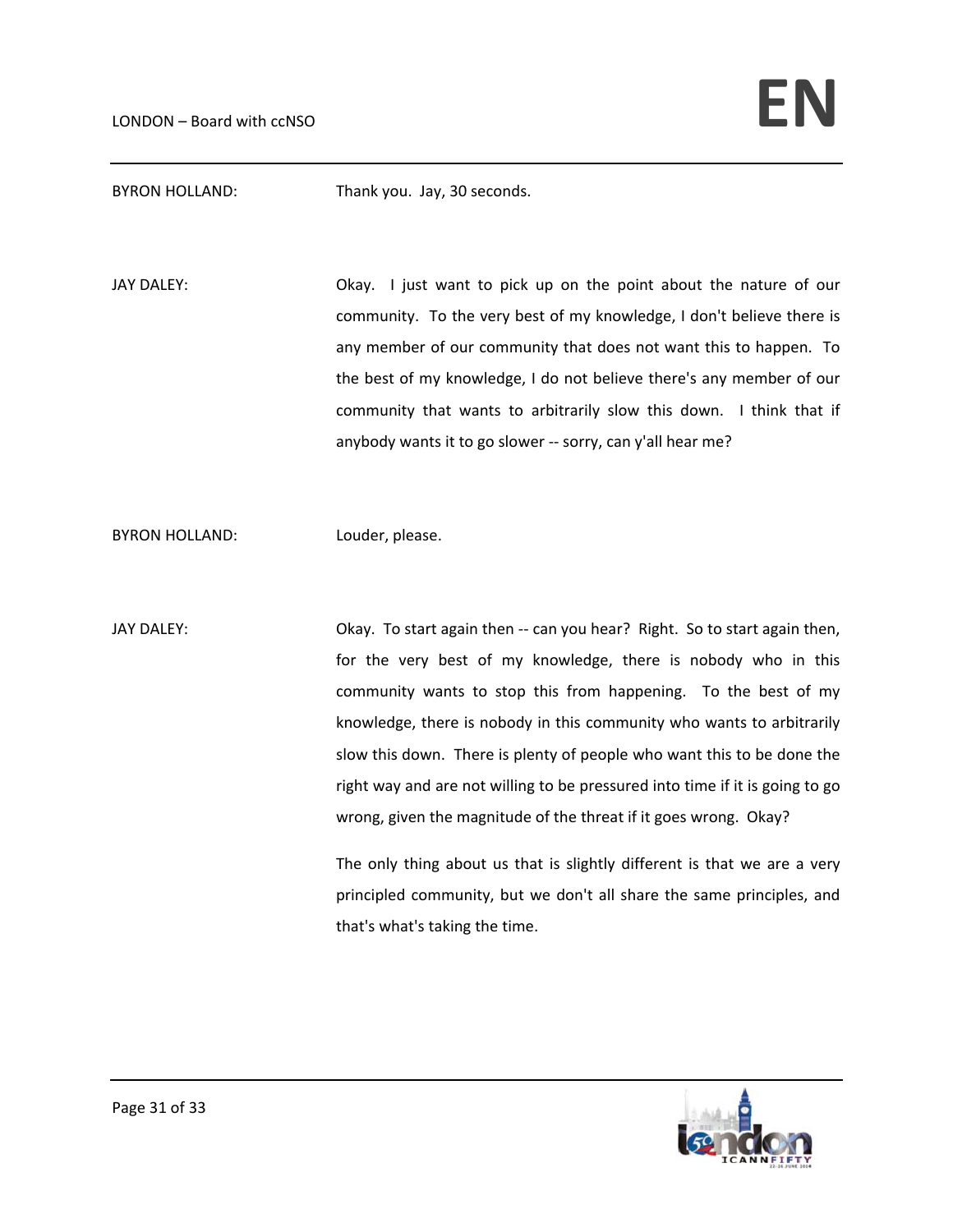CHRIS DISSPAIN: Byron, can I just clarify? Jay, I understand what you are saying. I think what -- I think what Fadi meant was "the" community as opposed to "this," specifically the ccTLD community. So within the wider community there are people who do not want this to happen. Within the wider community there are people who want to slow it down, speed it up, et cetera. So I think -- I think he said your community. But I think he meant the community generally.

BYRON HOLLAND: Thanks, Chris. Before we wrap this up, I just wanted to offer one final note that I think is probably important for your knowledge and that is that my colleague and friend Roelof is stepping down from being chair of the SOP. I think we can -- we can all agree on the fact that he and that working group have done an excellent job, and I just want to make sure that's known and take the time to say thank you.

## [ Applause ]

He has probably felt like that extra board member and Finance Committee participant, but again, offered in the spirit of constructive input. Thank you very much.

STEVE CROCKER: Thank you, all.